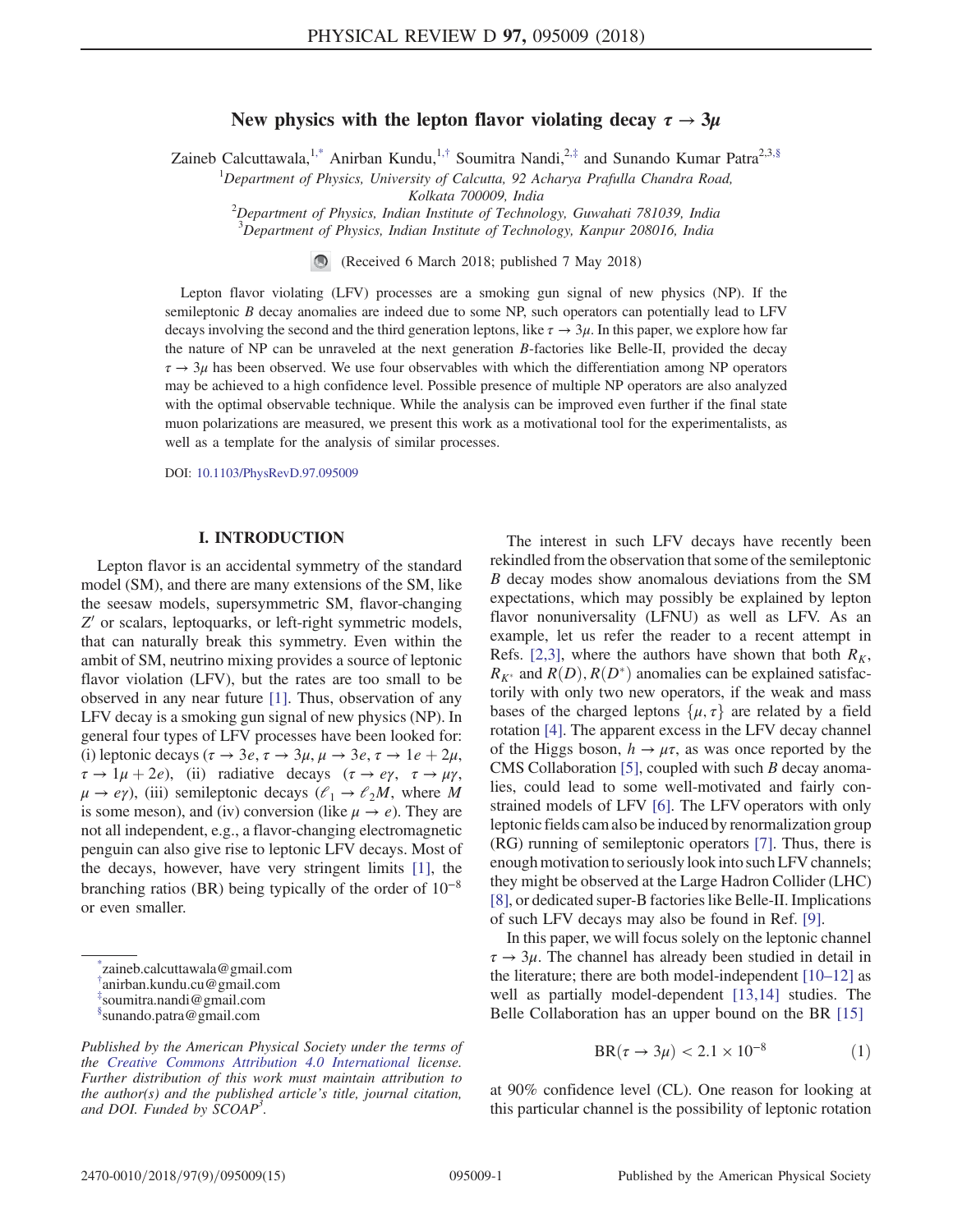in the  $\{\mu, \tau\}$  sector as mentioned above, which invariably leads to such LFV channels out of lepton flavor conserving operators in the weak basis. Another reason, of course, is the relative ease with which the final state muons can be detected in both hadronic and  $e^+e^-$  colliders.

Here we would like to push the studies on LFV in  $\tau \to 3\mu$ further by asking and answering a few questions. Observation of even a single  $\tau \rightarrow 3\mu$  event is a definite signal for NP. Assuming that one observes, possibly at a super-B factory like Belle-II, a few events for the LFV decay in question, will one be able to unearth the nature of the possible operators that can lead to such a decay? It has been shown [10,13] that there can be six independent LFV operators in the chiral basis that lead to  $\tau \to 3\mu$ . If the final state muon polarizations are not measured, all the operators are a priori equally probable, and obviously only the number of events will not tell us anything about the presence or absence of any of these operators; it can only yield some estimate on the respective Wilson coefficients (WC). So, are there observables which will help us to differentiate between these operators? We will show that this is indeed possible, without using higher-order differential cross sections like Ref. [10] which may have very few number of events in each bin. At this point, we also note that some more operators can be generated through Fierz reordering, but obviously they are not independent of the first six, and therefore we will not consider them any further.

The second question that we would like to ask is whether the existence of more than one such operators can be disentangled from the data. Here the answer will be partially positive, unless, again, the muon polarizations are measured. If one can have a sizeable number of events, and measure the muon polarizations too, one may have in principle further observables, but we would like to be conservative. Anyway, as we will show, one does not expect more than 70 events or so at the most with an integrated luminosity  $\mathcal{L}_{int} = 50$  ab<sup>-1</sup> at Belle-II.

We will use the method of optimal observables (OO), which has already been used in different areas of particle physics [16,17], and in particular, for flavor physics [18,19]. This method displays the amount of significance level ("how many sigma" in standard parlance) by which one point in the allowed parameter space can be separated from another point. This is the only way to approach the question of model differentiation before the arrival of the data. Once one has the data, other methods, like the unbinned multivariate maximum likelihood, may be employed.

A related question is the number of events with which one can have a successful differentiation among models, where a model is specified by its operator structure and WCs. As expected, if the number of events is too small, it will be harder to differentiate among various models, or in other words, the significance level will be lower. We will quantify this statement subsequently.

The paper is arranged as follows. In Sec. II, we enlist all the possible NP operators that can give rise to the  $\tau \to 3\mu$ decay, and the observables that we deal with are discussed in Sec. III In Sec. IV, we show the differentiation among models with only one NP operator. Section V deals with models with two such NP operators, and we discuss how well the presence of the second operator can be found out from various observables. Section VI summarizes and concludes the paper.

#### II. THE NEW PHYSICS OPERATORS

For this section, we will follow the notation and convention of Ref. [13]. The most general LFV Lagrangian can be written as

$$
\mathcal{L} = \frac{1}{\Lambda^2} \left[ g_{LL}^S(\bar{\mu}_L \mu_R)(\bar{\mu}_R \tau_L) + g_{LR}^S(\bar{\mu}_L \mu_R)(\bar{\mu}_L \tau_R) + g_{RL}^S(\bar{\mu}_R \mu_L)(\bar{\mu}_R \tau_L) + g_{RR}^S(\bar{\mu}_R \mu_L)(\bar{\mu}_L \tau_R) \right. \\ \left. + g_{LL}^V(\bar{\mu}_R \gamma^\alpha \mu_R)(\bar{\mu}_L \gamma_\alpha \tau_L) + g_{LR}^V(\bar{\mu}_R \gamma^\alpha \mu_R)(\bar{\mu}_R \gamma_\alpha \tau_R) + g_{RL}^V(\bar{\mu}_L \gamma^\alpha \mu_L)(\bar{\mu}_L \gamma_\alpha \tau_L) + g_{RR}^V(\bar{\mu}_L \gamma^\alpha \mu_L)(\bar{\mu}_R \gamma_\alpha \tau_R) \right. \\ \left. + \frac{1}{2} g_{LR}^T(\bar{\mu}_L \sigma^{\alpha \beta} \mu_R)(\bar{\mu}_L \sigma_{\alpha \beta} \tau_R) + \frac{1}{2} g_{RL}^T(\bar{\mu}_R \sigma^{\alpha \beta} \mu_L)(\bar{\mu}_R \sigma_{\alpha \beta} \tau_L) \right], \tag{2}
$$

and we will denote the operator accompanying  $g_{IJ}^X$  ( $X = S$ , V, T, and I,  $J = L$ , R) as  $O_{IJ}^X$ . A is the cutoff scale, which we will set at 5 TeV for our analysis. We separate the operators into three major classes: S (operators of the form  $\overline{O_{IJ}^S}$ ), V (the  $O_{IJ}^V$  operators) and T (the tensor operators  $O_{IJ}^T$ ). Thus, the effective Lagrangian is of the form

$$
\mathcal{L} = \frac{1}{\Lambda^2} \left[ \sum_{I,J=L,R} (g_{IJ}^S O_{IJ}^S + g_{IJ}^V O_{IJ}^V) + \sum_{I \neq J} g_{IJ}^T O_{IJ}^T \right].
$$
 (3)

In the above mentioned basis, not all the ten operators are independent; Fierz transformation relates the two tensor operators with the rest, and the pairs  $O_{LL}^S - O_{LL}^V$ and  $O_{RR}^S - O_{RR}^V$  are also related [10]. Thus, only four scalar and two vector operators are enough to span the operator basis. However, we keep all of them for the time being, as the mediator that has been integrated out may give rise to operators that are linear combinations of the six independent ones, like the tensor operators that can be generated from some hypothetical spin-2 mediators.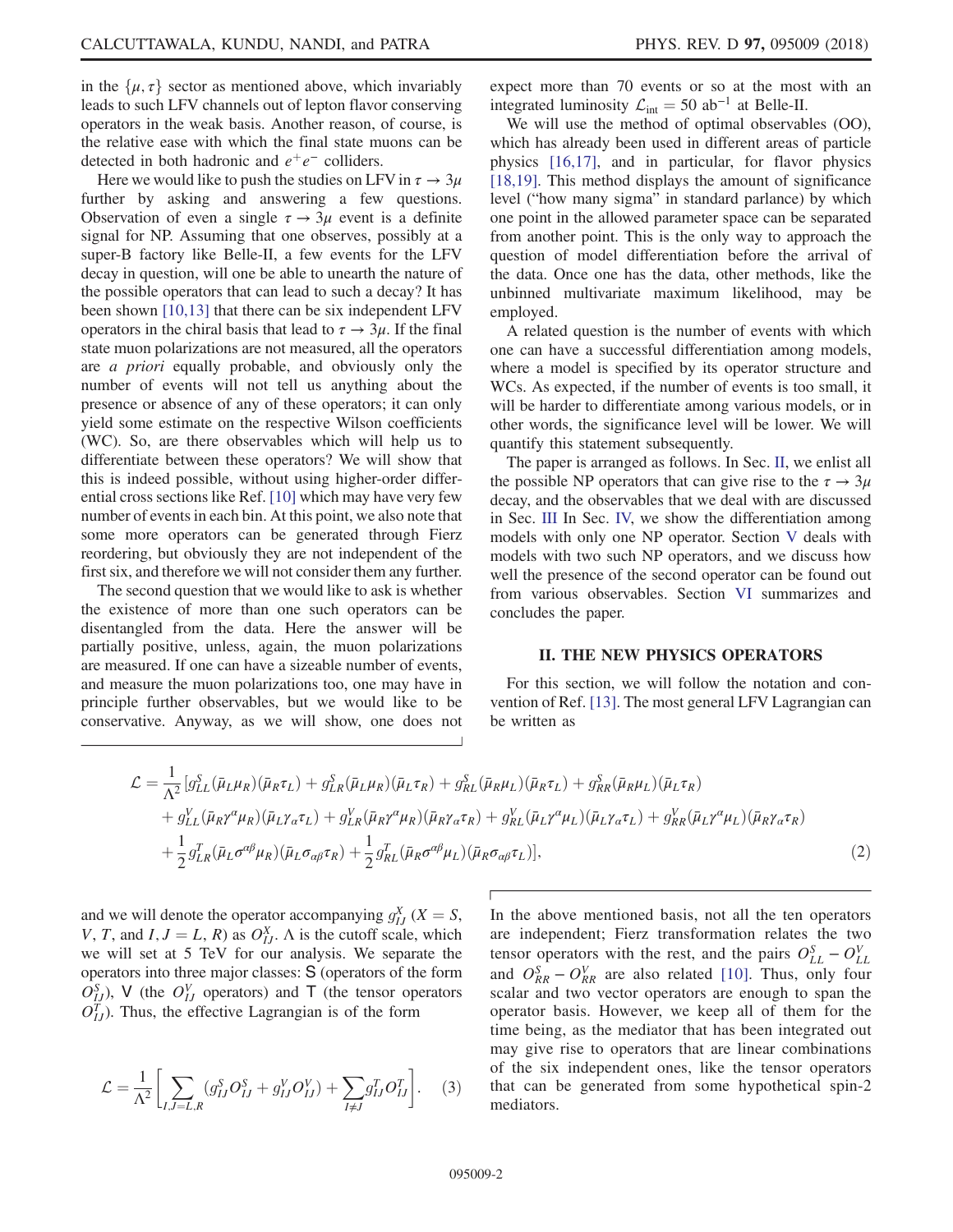Writing the BR in terms of the new WCs [13], one may easily show that the decay  $\tau \to 3\mu$  has maximal sensitivity to V or T operators. As an example, the present bound on  $BR(\tau \to 3\mu) < 2.1 \times 10^{-8}$  translates to  $|g_{RL}^S| \approx 1$ , while  $|g_{RL}^T|, |g_{RL}^V| \sim \mathcal{O}(0.1)$ . Thus, for a given number of events, the reach for  $V$  or  $T$  WCs is better than that for the  $S$  ones.

The left-chiral fields being  $SU(2)$  doublets, one can also get a neutrino-antineutrino pair out of the operators  $O_{RR}^{S}$ and  $O_{RR}^V$ , which technically gives an extra contribution to the SM  $\tau$  decay channel  $\tau \to \mu \bar{\nu}_{\mu} \nu_{\tau}$ . However, the couplings will turn out to be so constrained as not to affect this channel in any significant amount. Similar LFV operators for  $\mu \rightarrow 3e$  may affect the extraction of the Fermi coupling  $G_F$  from the muon lifetime in a measurable way.

One may try to look for  $\tau \to \mu \gamma$  by contracting a pair of muons and taking the photon with momentum  $q^{\mu}$  out from the loop. For the scalar operators, the contribution vanishes in the  $q^2 = 0$  limit, and for the vector operators, this amounts to charge and not the transition magnetic moment renormalization.

To begin with, we will consider the presence of one operator at a time. This generates six independent models spanning over the S and V classes. Next, we will consider the presence of two operators at a time, which include the well-motivated combinations like

$$
O_{9L}^{S} = O_{LL}^{S} + O_{RL}^{S}, \t O_{10L}^{S} = O_{LL}^{S} - O_{RL}^{S},
$$
  
\n
$$
O_{9R}^{S} = O_{LR}^{S} + O_{RR}^{S}, \t O_{10R}^{S} = O_{LR}^{S} - O_{RR}^{S}, \t (4)
$$

and similarly for the V class. Our goal will be to pinpoint whether or not these two coupling scenarios can be differentiated from those involving only one coupling at a time.

#### III. OBSERVABLES

In this section, we will define the observables which we have used in our analysis to differentiate the effects of different NP operators. As an example, we consider the S class of operators,  $O_{IJ}^S$ , taken from Eq. (3), and consider the decay  $\tau^- \to \mu^- \mu^+ \mu^-$ . The double differential cross section for the antimuon is given, after integrating out the phase space for the two muons, by

$$
\frac{dB_{\tau}}{dx d(\cos\theta)} = \frac{T_{\tau} m_{\tau}^{5}}{128 \times 48\pi^{3} \Lambda^{4}} [3x^{2} (|g_{RL}^{S}|^{2} + |g_{LL}^{S}|^{2} + |g_{RR}^{S}|^{2} + |g_{LR}^{S}|^{2}) - x^{3} (3|g_{RL}^{S}|^{2} + 2|g_{LL}^{S}|^{2} + 2|g_{RR}^{S}|^{2} + 3|g_{LR}^{S}|^{2})
$$
  
+  $x^{2} \cos\theta (3|g_{RL}^{S}|^{2} + |g_{LL}^{S}|^{2} - |g_{RR}^{S}|^{2} - 3|g_{LR}^{S}|^{2}) - x^{3} \cos\theta (3|g_{RL}^{S}|^{2} + 2|g_{LL}^{S}|^{2} - 2|g_{RR}^{S}|^{2} - 3|g_{LR}^{S}|^{2})],$  (5)

where we take the muons to be massless, and use the notation

$$
B_{\tau}\equiv {\rm BR}(\tau\to 3\mu).\eqno(6)
$$

Here,  $T_{\tau} = 1/\Gamma$  is the lifetime of the  $\tau$  lepton,  $x = 2E_{\bar{\mu}}/m_{\tau}$ is the reduced energy of the antimuon, and  $\theta$  is angle between the polarization of the  $\tau$  and the momentum of the antimuon, following the convention of Ref. [11]. For further discussion, let us define

$$
g_1 \equiv |g_{RL}^S|^2 + |g_{LL}^S|^2 + |g_{RR}^S|^2 + |g_{LR}^S|^2,
$$
  
\n
$$
g_2 \equiv 3|g_{RL}^S|^2 + 2|g_{LL}^S|^2 + 2|g_{RR}^S|^2 + 3|g_{LR}^S|^2,
$$
  
\n
$$
g_3 \equiv 3|g_{RL}^S|^2 + |g_{LL}^S|^2 - |g_{RR}^S|^2 - 3|g_{LR}^S|^2,
$$
  
\n
$$
g_4 \equiv 3|g_{RL}^S|^2 + 2|g_{LL}^S|^2 - 2|g_{RR}^S|^2 - 3|g_{LR}^S|^2. \tag{7}
$$

Thus

$$
B_{\tau} = \frac{T_{\tau} m_{\tau}^{5}}{128 \times 24\pi^{3} \Lambda^{4}} \left[ g_{1} - \frac{1}{4} g_{2} \right]. \tag{8}
$$

The number of events gives the information only on the combination  $g_1 - \frac{1}{4} g_2$ .

Another observable is the observed integrated forwardbackward asymmetry  $A_{FB}$ , defined as

$$
A_{FB} = \frac{N_F - N_B}{N_F + N_B},\tag{9}
$$

with

$$
N_F = \sigma_{\text{Prod}} \mathcal{L}_{\text{int}} \epsilon \int_0^1 dx \int_0^1 d(\cos \theta) \frac{dB_\tau}{dx d(\cos \theta)},
$$
  

$$
N_B = \sigma_{\text{Prod}} \mathcal{L}_{\text{int}} \epsilon \int_0^1 dx \int_{-1}^0 d(\cos \theta) \frac{dB_\tau}{dx d(\cos \theta)},
$$
(10)

where  $\sigma_{\text{Prod}}$  is the  $\tau$  production cross section,  $\mathcal{L}_{\text{int}}$  is the integrated luminosity, and  $\epsilon$  is the combined detection efficiency in the  $\tau \to 3\mu$  channel.

We will also define the  $x$ -dependent asymmetry, normalized to the total decay width, as

$$
\frac{dA_{FB}}{dx} = A'_{FB}(x)
$$
\n
$$
= \sigma_{\text{Prod}} \mathcal{L}_{\text{int}} \epsilon \frac{\int_0^1 d(\cos \theta) \frac{dB_t}{dx d(\cos \theta)} - \int_{-1}^0 d(\cos \theta) \frac{dB_t}{dx d(\cos \theta)}}{N_B + N_F}
$$
\n
$$
\equiv \frac{N_F(x) - N_B(x)}{N},
$$
\n(11)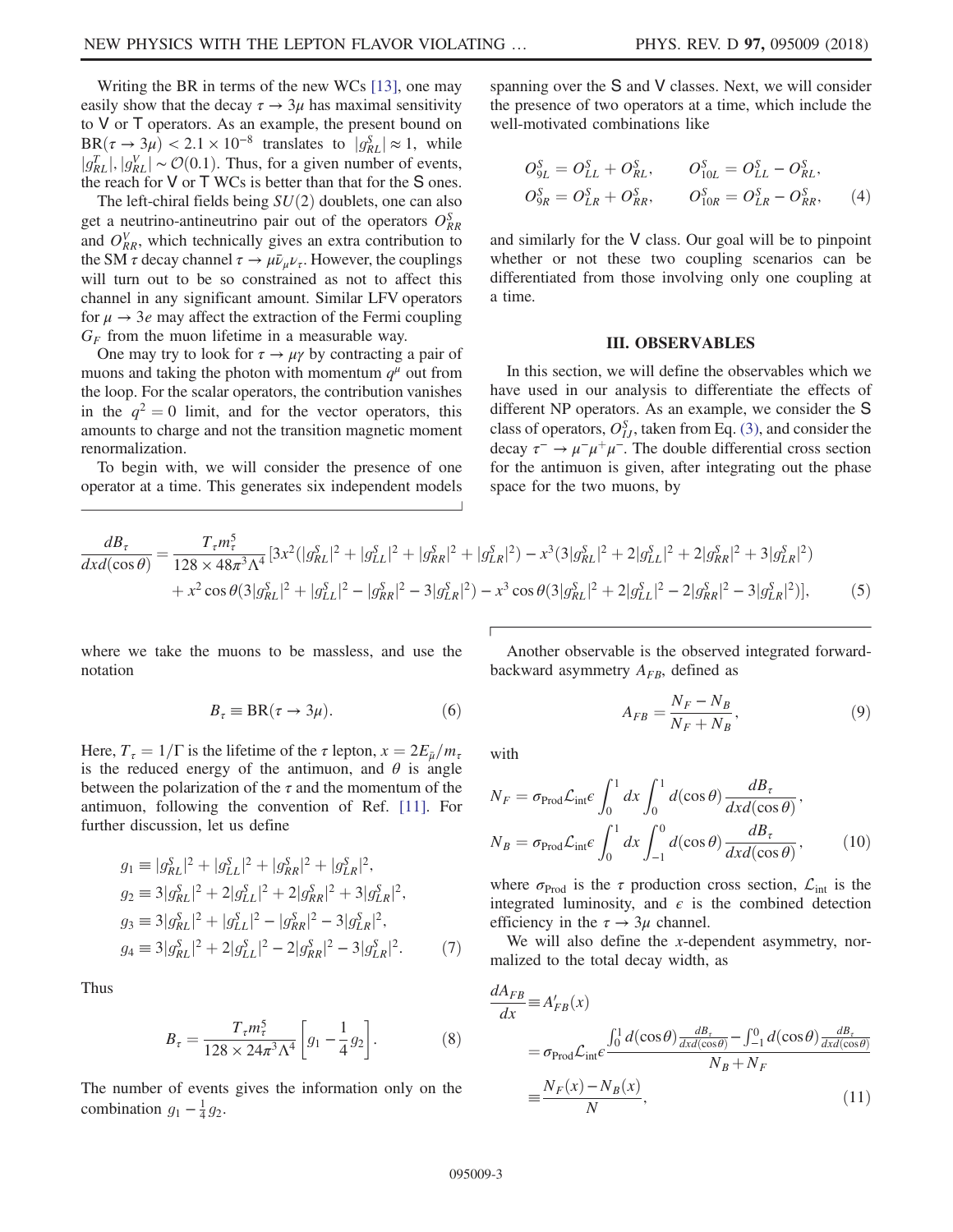where  $N = N_F + N_B$  gives the total number of signal events.

Instead of the antimuon, one can play an identical game with one of the same-sign muons (i.e., the one with the same sign as the decaying  $\tau$ ), say the more energetic of the two. Let us define

$$
g'_1 \equiv |g_{RL}^S|^2 + 3|g_{LL}^S|^2 + 3|g_{RR}^S|^2 + |g_{LR}^S|^2,
$$
  
\n
$$
g'_2 \equiv |g_{RL}^S|^2 + 4|g_{LL}^S|^2 + 4|g_{RR}^S|^2 + |g_{LR}^S|^2,
$$
  
\n
$$
g'_3 \equiv |g_{RL}^S|^2 + 7|g_{LL}^S|^2 - 7|g_{RR}^S|^2 - |g_{LR}^S|^2,
$$
  
\n
$$
g'_4 \equiv |g_{RL}^S|^2 + 4|g_{LL}^S|^2 - 4|g_{RR}^S|^2 - |g_{LR}^S|^2,
$$
\n(12)

so that

$$
\frac{dB_{\tau}}{dyd(\cos\alpha)} = \frac{T_{\tau}m_{\tau}^{5}}{128 \times 96\pi^{3}\Lambda^{4}} \times [3y^{2}g_{1}' - 2y^{3}g_{2}' + y^{2}\cos\alpha g_{3}' - 2y^{3}\cos\alpha g_{4}'],
$$
\n(13)

where  $y = 2E_{\mu}/m_{\tau}$  is the reduced energy of the more energetic same-sign muon, and  $\alpha$  is angle between its direction and the polarization of the  $\tau$  lepton.

In an analogous way to Eq.  $(11)$ , one can define

$$
\mathcal{A}'_{FB}(y) = \frac{N_F(y) - N_B(y)}{N}
$$
  
=  $\sigma_{\text{Prod}} \mathcal{L}_{\text{int}} \epsilon \frac{\int_0^1 d(\cos \alpha) \frac{dB_z}{dyd(\cos \alpha)} - \int_{-1}^0 d(\cos \alpha) \frac{dB_z}{dyd(\cos \alpha)}}{N}$ . (14)

As will be shown later, the observables  $A'_{FB}$  and  $A'_{FB}$  are useful to differentiate the sensitivities of the subtypes of operators within a particular type, say S or V.

Similarly, for the V class of models, one obtains, in an analogous way to Eq.  $(5)$ ,

$$
\frac{dB_{\tau}}{dx d(\cos\theta)} = \frac{T_{\tau} m_{\tau}^{5}}{128 \times 12\pi^{3} \Lambda^{4}} [3x^{2}(4|g_{RL}^{V}|^{2} + |g_{LL}^{V}|^{2} + |g_{RR}^{V}|^{2} + 4|g_{LR}^{V}|^{2}) - 2x^{3}(6|g_{RL}^{V}|^{2} + |g_{LL}^{V}|^{2} + |g_{RR}^{V}|^{2} + 6|g_{LR}^{V}|^{2})
$$
  
+  $x^{2} \cos\theta (12|g_{RL}^{V}|^{2} + |g_{LL}^{V}|^{2} - |g_{RR}^{V}|^{2} - 12|g_{LR}^{V}|^{2}) - 2x^{3} \cos\theta (6|g_{RL}^{V}|^{2} + |g_{LL}^{V}|^{2} - |g_{RR}^{V}|^{2} - 6|g_{LR}^{V}|^{2})].$  (15)

The corresponding BR is

For the same-sign muon, one gets

$$
B_{\tau} = \frac{T_{\tau} m_{\tau}^5}{128 \times 12\pi^3 \Lambda^4} [2g_1 - g_2],\tag{16}
$$

where,

$$
g_1 \equiv 4|g_{RL}^V|^2 + |g_{LL}^V|^2 + |g_{RR}^V|^2 + 4|g_{LR}^V|^2,
$$
  
\n
$$
g_2 \equiv 6|g_{RL}^V|^2 + |g_{LL}^V|^2 + |g_{RR}^V|^2 + 6|g_{LR}^V|^2,
$$
  
\n
$$
g_3 \equiv 12|g_{RL}^V|^2 + |g_{LL}^V|^2 - |g_{RR}^V|^2 - 12|g_{LR}^V|^2,
$$
  
\n
$$
g_4 \equiv 6|g_{RL}^V|^2 + |g_{LL}^V|^2 - |g_{RR}^V|^2 - 6|g_{LR}^V|^2.
$$
\n(17)

From Eqs.  $(5)$ ,  $(8)$ ,  $(15)$ , and  $(16)$ , one finds that V-type operators generate more events than S-type operators, if the orders of magnitude of their WCs are similar. The number of events as well as the angular distribution depend on the model subtype. We refer the reader to Fig. 1, which shows this explicitly.

$$
\frac{dB_{\tau}}{dyd(\cos\alpha)} = \frac{T_{\tau}m_{\tau}^{5}}{128 \times 24\pi^{3}\Lambda^{4}} \times [3y^{2}g_{1}' - 8y^{3}g_{2}' + y^{2}\cos\alpha g_{3}' - 8y^{3}\cos\alpha g_{4}'],
$$
\n(18)

with

$$
g'_1 \equiv 4|g'_{RL}|^2 + 3|g'_{LL}|^2 + 3|g'_{RR}|^2 + 4|g'_{LR}|^2,
$$
  
\n
$$
g'_2 \equiv |g'_{KL}|^2 + |g'_{LL}|^2 + |g'_{RR}|^2 + |g'_{LR}|^2,
$$
  
\n
$$
g'_3 \equiv 4|g'_{RL}|^2 + 7|g'_{LL}|^2 - 7|g'_{RR}|^2 - 4|g'_{LR}|^2,
$$
  
\n
$$
g'_4 \equiv |g'_{RL}|^2 + |g'_{LL}|^2 - |g'_{RR}|^2 - |g'_{LR}|^2.
$$
\n(19)

In an analogous way to Eqs.  $(11)$  and  $(14)$ , one can define  $A'_{FB}(x)$  and  $A'_{FB}(y)$ .

While we will not discuss the T-type operators separately, the double differential decay distribution is given by,

$$
\frac{dB_{\tau}}{dxd(\cos\theta)} = \frac{T_{\tau}m_{\tau}^{5}}{128 \times 4\pi^{3}\Lambda^{4}} 9x^{2}(1-x)[g_{1} + g_{2}\cos\theta], \quad (20)
$$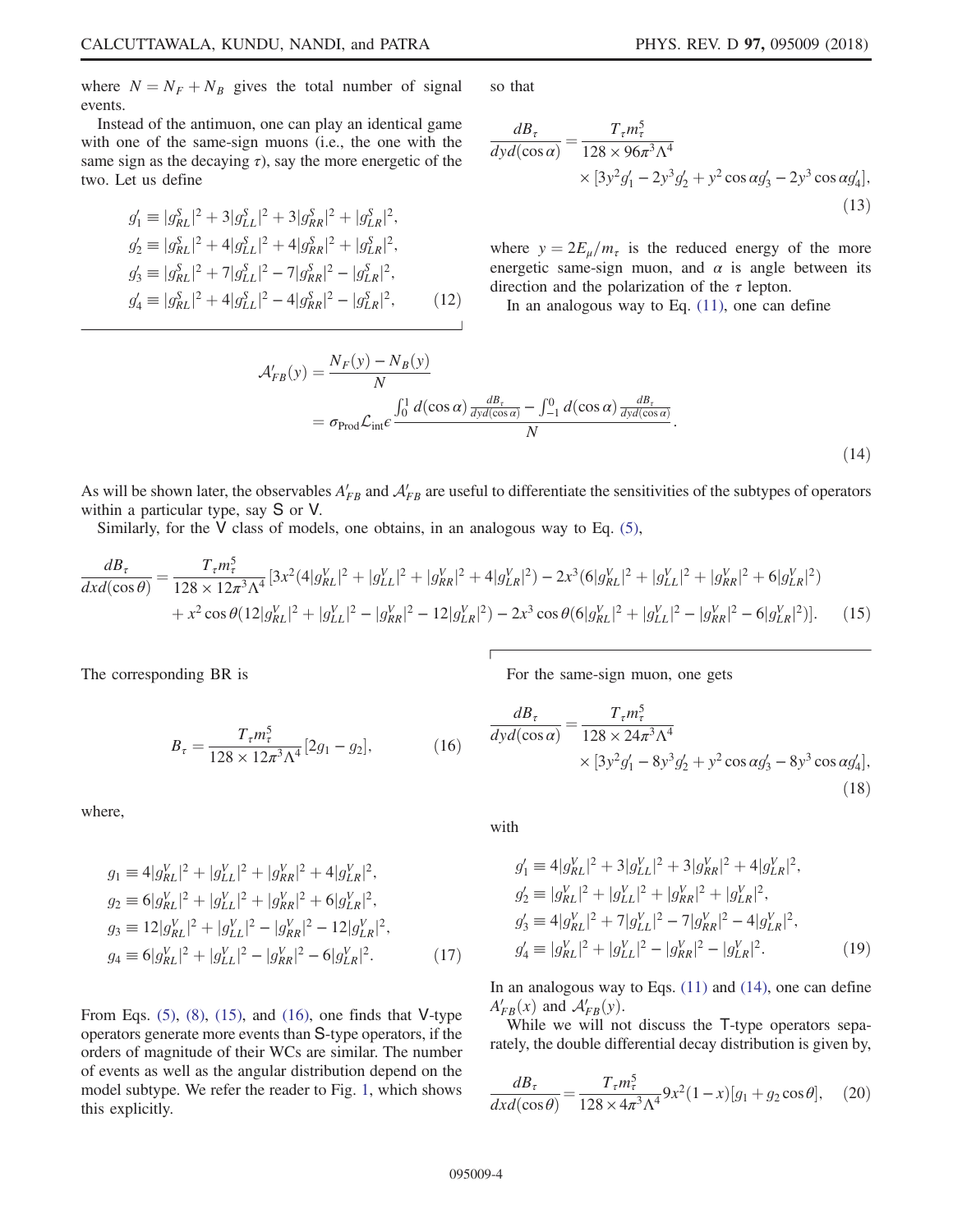

FIG. 1. (a) Variation of BR $(\tau \to 3\mu)$  with the WCs  $g_{RL}^{I}$   $(I = S, V, T)$ . (b) The same for  $g_{RR}^{I}$   $(I = S, V)$ . The horizontal line shows the present limit. The results for  $g_{LR}^I$  are identical to those for  $g_{RL}^I$ , and the results for  $g_{LL}^I$  are identical to those for  $g_{RR}^I$ .

where,

$$
g_1 \equiv |g_{RL}^T|^2 + |g_{LR}^T|^2, \qquad g_2 \equiv |g_{RL}^T|^2 - |g_{LR}^T|^2. \tag{21}
$$

Thus

$$
B_{\tau} = \frac{3T_{\tau}m_{\tau}^{5}}{128 \times 8\pi^{3}\Lambda^{4}}g_{1}.
$$
 (22)

#### IV. ANALYSIS

In this section, we discuss the current and future sensitivities of the S, V, and T operators on the observables  $B_{\tau}$ ,  $A'_{FB}$ , and  $A'_{FB}$ . The next subsection deals with the simplified cases where only one operator is considered to be present at a time. While this is instructive and sheds a lot of light on the differentiating power of the observables, a more realistic scenario might involve more than one operators. Thus, in the next section, we discuss the cases where two operators are simultaneously present, and try to see whether those two-operator models can be separated from the single-operator ones.

#### A. One operator models

Let us assume, to start with, that only one out of the ten possible operators shown in Eq. (2) is present, notwithstanding the fact that not all of them are mutually independent, some being related to the others through Fierz rearrangement. In Fig. 1, we show how the branching ratio  $B_{\tau}$  depends on the WCs  $g_{RL}^{S,V,T}$  and  $g_{RR}^{S,V}$ . Identical plots are obtained if one replaces  $LR$  with  $RL$ , and  $RR$  with  $LL$ . This  $R \leftrightarrow L$  symmetry is true for all subsequent observables and their distributions, which reduces possible independent cases worth discussing by a factor of 2.

Given the combination *IJ*, if theory tells us the approximate magnitude of the WC  $g_{IJ}^X$ , even with the number of events as the sole observable, one can almost immediately

differentiate  $X = S$  case with  $X = V$  or T. With higher statistics even a differentiation between V and T may be possible. The present limit on  $B_{\tau}$  is translated to  $|g_{RL}^T| \le 0.13, \quad |g_{RL}^V| \le 0.20, \quad |g_{RL}^S| \le 0.80, \quad |g_{RR}^V| \le 0.28,$ and  $|g_{RR}^S| \le 0.57$ . However, as we do not have any *a priori* knowledge of the magnitudes of the WCs, we have to look for some other observables and use the number of events as a normalization. In other words, we will assume that the total number of events has been given to the community by the experimentalists and see how much extra information we can extract.

In Fig. 2, we show how the differential rate  $dB_z/dx$ varies with the muon energy variable  $x$  for a fixed value of the WC, set at 0.1. With the normalization included, the area under the curve gives the total number of events in different x-bins. Note that due to possible paucity of events, one may have only a few bins, 2 or 3, before the data starts thinning out too much to have any statistical significance. Thus, the continuous distribution showed in Fig. 2 is an idealized scenario. Even then, what we find is that the number of events will be markedly different for different classes of operators if the WCs are of the same order, which is very much along the expected line. On the other hand, the asymmetry variables  $A'_{FB}(x)$  or  $A'_{FB}(y)$  must show identical pattern for all operators, S, V, or T, with a fixed chirality structure, because the overall normalization cancels in the ratio.

The next task would be to differentiate among the various chiral subclasses of a particular class of model. For illustration, we will take the S class of models, and consider the presence of one S-type operators at one time. As the sensitivities are higher for  $V$  and  $T$  classes, whatever results one has for S will only be more enhanced and pronounced for other classes. At the same time, if the underlying theory predicts  $q_U$  values of the order of unity, very small number of events will be harder to sustain under V or T classes.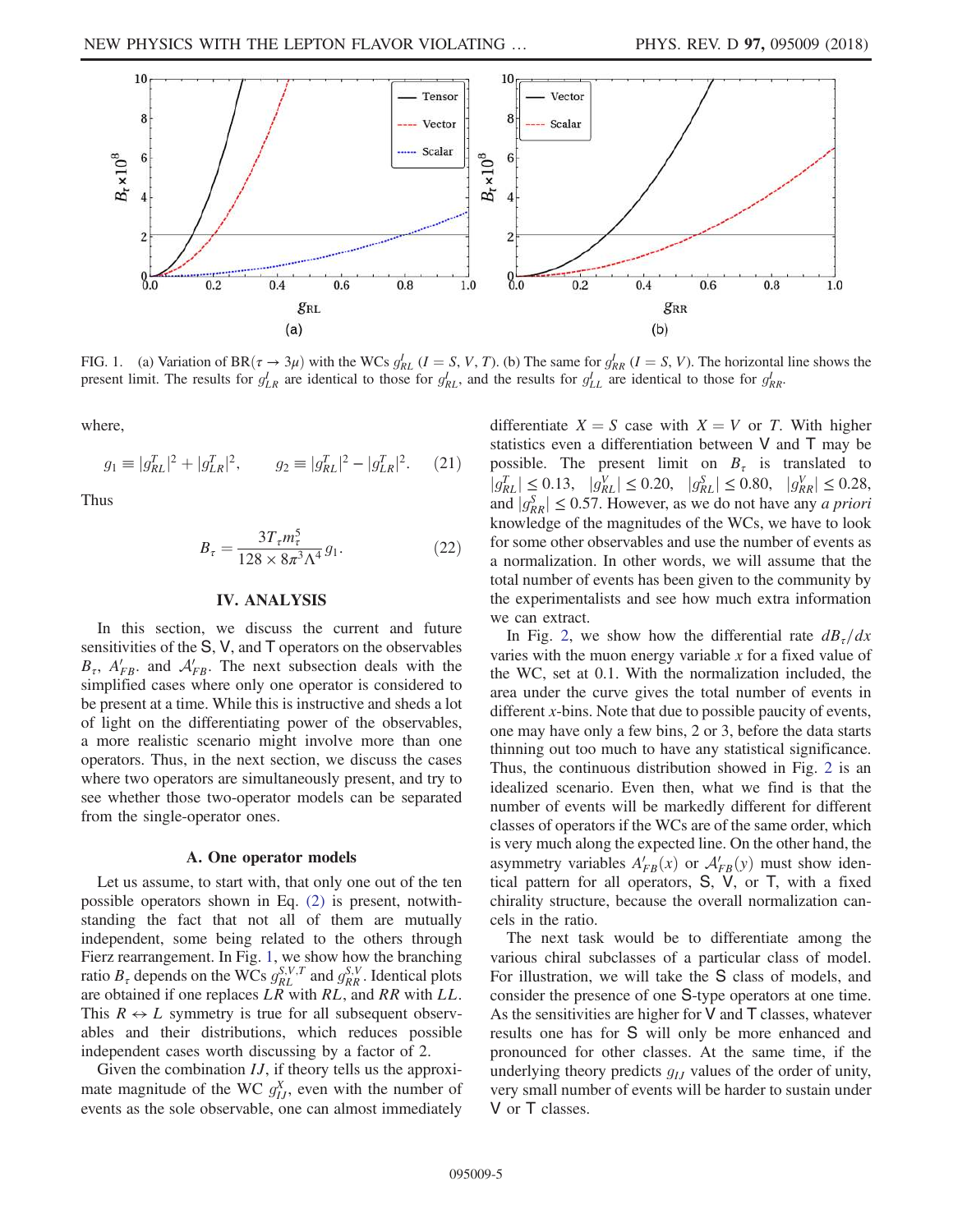

FIG. 2. The decay rate distribution  $dB_z/dx$  for different operators, with the relevant  $g_{IJ}^{S,V,T} \approx 0.1$ .

In the single-coupling scheme, we consider four different models, depending upon which operator contributes, and denote them as

Similarly, for the forward-backward asymmetry  $\mathcal{A}_{FB}'(y)$ , we find

Model 1: 
$$
O_{RL}^S
$$
, Model 2:  $O_{LL}^S$ ,  
Model 3:  $O_{RR}^S$ , Model 4:  $O_{LR}^S$ . (23)

If only one operator contributes,  $A'_{FB}(x)$  becomes a function of  $x$  only and does not depend on the magnitude of the WCs:

$$
A'_{FB}(x)_1 = -A'_{FB}(x)_4 = 6(x^2 - x^3),
$$
  
\n
$$
A'_{FB}(x)_2 = -A'_{FB}(x)_3 = x^2 - 2x^3.
$$
\n(24)

The integrated asymmetry  $A_{FB}(i)$  for the *i*th model can be obtained by integrating  $x \in [0:1]$ , and the values are

$$
A_{FB}(1) = -A_{FB}(4) = \frac{1}{2},
$$
  
\n
$$
A_{FB}(2) = -A_{FB}(3) = -\frac{1}{6}.
$$
\n(25)

There is a zero crossing only for models 2 and 3 at  $x = \frac{1}{2}$ .

$$
\mathcal{A}'_{FB}(y)_1 = -\mathcal{A}'_{FB}(y)_4 = y^2 - 2y^3,
$$
  

$$
\mathcal{A}'_{FB}(y)_2 = -\mathcal{A}'_{FB}(y)_3 = \frac{1}{2}(7y^2 - 8y^3).
$$
 (26)

While all of them show zero-crossing, for the last two models such crossing occurs almost at the end of the kinematic range at  $y = \frac{7}{8}$ . The integrated asymmetries are (for  $y \in [0:1]$ )

$$
A_{FB}(1) = A_{FB}(3) = -A_{FB}(2) = -A_{FB}(4) = -\frac{1}{6}.
$$
 (27)

The  $A'_{FB}(x)$  s for different models are shown in Figs. 3(a) and 3(b). Similarly,  $A'_{FB}(y)$  s are shown in Figs. 3(c) and 3(d). In these figures, every theoretical line has broadened out to a thick band, often overlapping with each other. This happens because the number of the events is limited. For every x (y), the error margin in  $A'_{FB}(x)$  is approximately given by

$$
\delta A'_{FB} = \sqrt{\left(\frac{\partial A'_{FB}(x)}{\partial N_F(x)}\right)^2 (\delta N_F(x))^2 + \left(\frac{\partial A'_{FB}(x)}{\partial N_B(x)}\right)^2 (\delta N_B(x))^2 + \left(\frac{\partial A'_{FB}(x)}{\partial N}\right)^2 (\delta N)^2}
$$
(28)

where

$$
\delta N_F(x) = \sqrt{N_F(x)}, \qquad \delta N_B(x) = \sqrt{N_B(x)}, \qquad (29)
$$

are the statistical errors in the number of events in the forward and backward directions respectively, and  $\delta N = \sqrt{N}.$ 

The expression for  $A'_{FB}(y)$  is analogous. We have not considered the correlation between  $N_F(x)$  and  $N_B(x)$ ; depending on the sign of the correlation, the expression can be an overestimation or underestimation, but as we do not have any a priori knowledge of the distribution, it is better to stick to zero correlation. The bands in Fig. 3 indicate the  $1\sigma$  error margins. Clearly, the resolving power is much less for 20 events than with 50 events.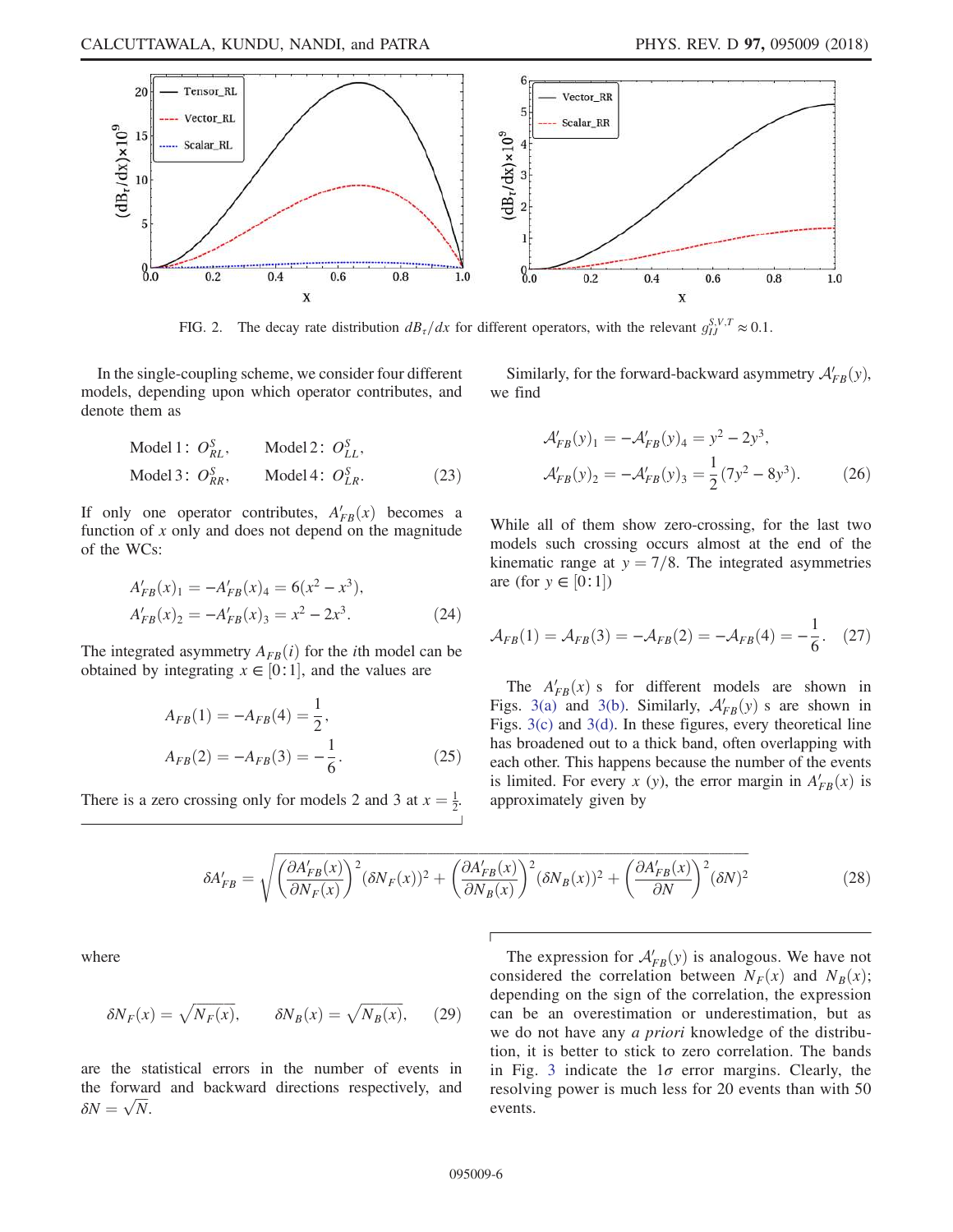

FIG. 3.  $A'_{FB}(x)$  for the antimuon with (a) 50 and (b) 20 events for the four single coupling S class of models. The same for the more energetic of the two muons,  $\mathcal{A}_{FB}'(y)$ , with (c) 50 and (d) 20 events.

Because of the probable paucity of events, the asymmetries may be measured only with a limited number of bins. But even with two bins, low-x  $(0 < x < 0.5)$  and high-x  $(0.5 < x < 1)$ , one should be able to differentiate between competing models.

The existing bound on  $\tau \to 3\mu$  comes from the analysis of 782 fb<sup>−</sup><sup>1</sup> data from the Belle collaboration [15], and 468 fb<sup>-1</sup> data from the BABAR collaboration [20]. With a production cross-section of 0.919 nb for the  $\tau^+\tau^-$  pairs, one gets 720 million such pairs at Belle and 420 million at BABAR. For 50 ab<sup>-1</sup> of integrated luminosity at Belle-II, one expects  $N_P = 4.6 \times 10^{10} \tau^+ \tau^-$  pairs. With a detection efficiency of 7.6% [15], and using the present bound given in Eq. (1), the maximum number of such events is about 73. For our discussion, we will use two scenarios: one with  $N = 20$  and the other with  $N = 50$ . Note that the errors are only statistical in nature. There may be other uncertainties, like fixing the direction of the  $\tau$  polarization, which will widen up the bands, but that effect is expected to be small with the  $\tau$  detection ability of Belle-II.

If  $A_{FB}$  turns out to be positive (negative), the viable models are 1 or 3 (2 or 4). Similarly, the positive (negative)-  $\mathcal{A}_{FB}$  models are 2 and 4 (1 and 3). Thus, measurement of only the sign of these asymmetries leave us with a twofold ambiguity. However,  $x(y)$ -dependent asymmetry measurements have the ability to resolve the same; S and V-type models behave identically. It is enough to measure the asymmetry in two bins: low  $x(y)$  bin for  $0 \le x(y) < \frac{1}{2}$  and

high  $x(y)$  bin for  $\frac{1}{2} \le x(y) \le 1$ . If these measurements were precise enough, it would have been sufficient not only to pinpoint the model but also to explore whether more than one operators are contributing.<sup>1</sup> Unfortunately, with a limited number of events, the measurements cannot be that precise.

Our results  $dB_\tau/dx$  and  $dB_\tau/dy$  in the single-coupling schemes are shown in Fig. 4. The lines broaden out into bands if we take the errors and uncertainties into account. Such broadening, in all probability, will make the lines indistinguishable from one another. However, all these models can be separated from each other from the asymmetry measurements, particularly in the high- $x(y)$  bin.

### V. TWO OPERATOR MODELS

Once we establish that given enough events (∼50), it will be straightforward to differentiate between several oneoperator models, the next question is: what if the data is not compatible with any of them? Note that for the singleoperator scheme to stand good, all the observables, and not only a few of them, have to be in the right ballpark specified by that model.

<sup>&</sup>lt;sup>1</sup>We, however, show a continuous  $x(y)$ -distribution of the asymmetries; one just needs to integrate over the respective bin to have an idea of the relative magnitudes.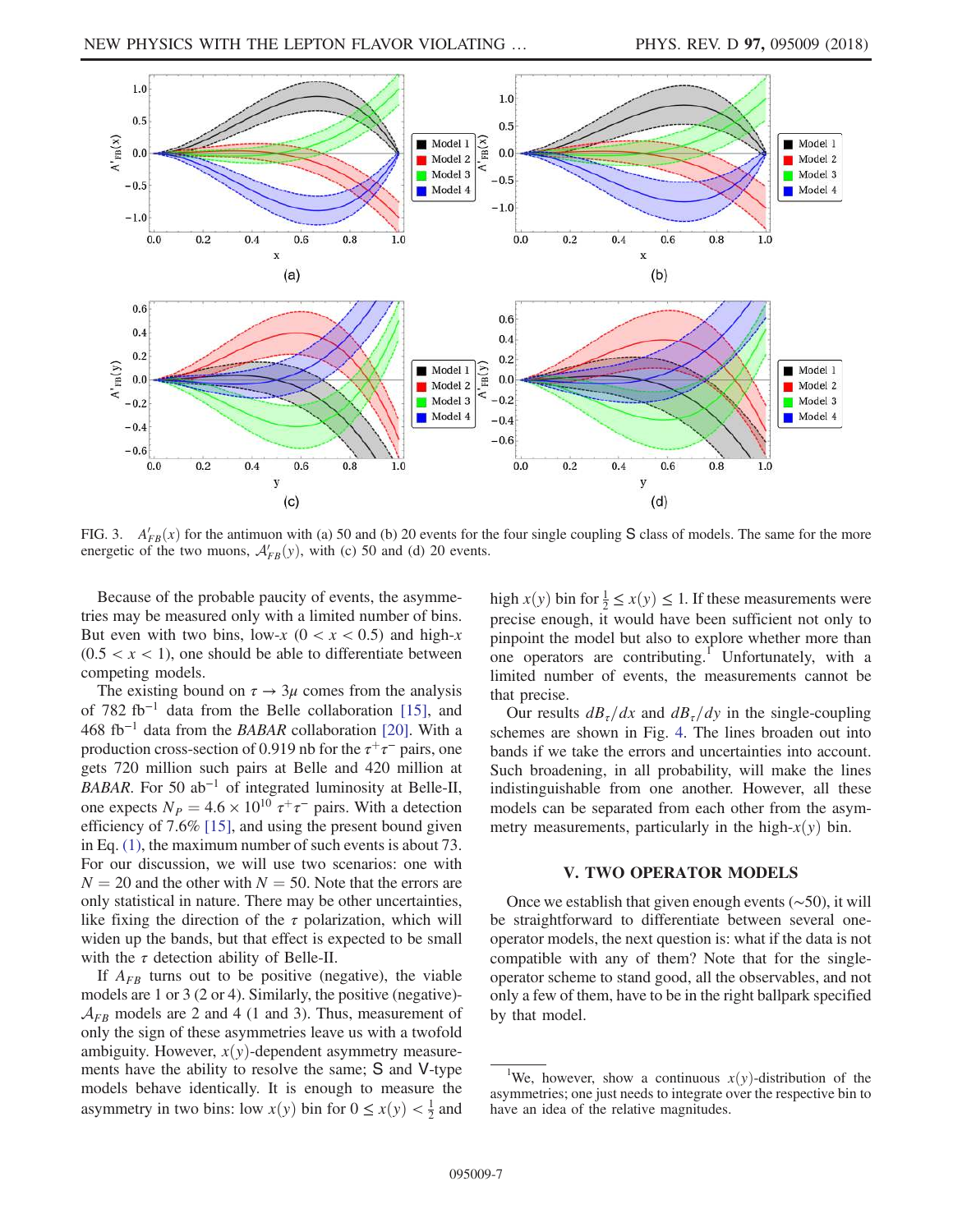

FIG. 4. (a)  $dB_{\tau}/dx$  and (b)  $dB_{\tau}/dy$  for the four single coupling S class of models.

However, even the principle of Occam's razor may not be enough reason for not invoking the double-operator scheme. We will, as before, be confined within the S class of models, and consider the cases where two WCs are nonzero at a time. As we have shown, this will be the case if the underlying theory forces the muon current to be pure S or  $P^2$ . Thus, the question we ask is: If the new physics is described by two  $\tau \rightarrow 3\mu$  operators, with what confidence level can we differentiate that from those cases where only one of them is present? Note that the number of events will act as the tightest constraint on the parameter space. We will try to differentiate these models, hereafter called  $O2$ for two effective operators, from that with only one operator, which we call the "seed" model. For example, we consider the following  $O2$  models:

Model A: 
$$
O_{RL}^S
$$
 and  $O_{LL}^S$ ,  
\nModel B:  $O_{RL}^S$  and  $O_{RR}^S$ ,  
\nModel C:  $O_{RL}^S$  and  $O_{LR}^S$ . (30)

We will compare the differentiability of these models (A, B, and C) with the seed model with one operator  $O_{RL}^S$ . To achieve this goal, we need to find the parameter space spanned by  $g_{RL}^S$ and another  $g_{IJ}^S$ , which depends on what O2 model we consider. We further check with what confidence level the allowed regions for models A, B, and C can be separated from the single-operator model given by  $O_{RL}^S$ . To complete the study, we include three further O2 models, namely,

Model D: 
$$
O_{RR}^S
$$
 and  $O_{RL}^S$ ,  
\nModel E:  $O_{RR}^S$  and  $O_{LL}^S$ ,  
\nModel F:  $O_{RR}^S$  and  $O_{LR}^S$ , (31)

where the first operator is treated as the seed.

Models B and D are different, because of different seeds. The seed models are chosen in such a way as to have positive  $A_{FB}$  for the opposite-sign muon for them; the negative  $A_{FB}$  models will have a corresponding relationship, which can be obtained by flipping  $\hat{L}$  and  $\hat{R}$ ,  $L \leftrightarrow \hat{R}$ . Let us mention here that the confidence interval contours will depend on the type of seed operators being considered.

For this part of the analysis, we will use the optimal observable (OO) technique. For a detailed discussion on this technique, we refer the reader to Refs. [16,17]. In the context of B decays, this method has been applied in Refs. [18,19]. The essential point of the OO technique is that this gives the optimal set of observables (which are in general functions of experimental observables) with which two points in the parameter space of different models can be differentiated with maximum efficiency. In other words, this gives the maximum possible separation, in terms of confidence level, between two points in the parameter space as a function of experimental observables. In practice, the systematic errors reduce the confidence intervals.

As has been shown in Refs. [18,19], this method is all the more useful when one does not have any experimental data; in the presence of data, one can do a maximum likelihood analysis. This also means that not all the systematic uncertainties are taken into account. Thus, OO acts more as a motivational tool to the experimentalists than as an instrument for detailed quantitative theoretical studies.

Even with only the S class of operators, the parameter space of WCs is four-dimensional. A complete analysis is not only cumbersome but also of very little help in the reallife scenario where the number of events will definitely be below 100 and therefore a fine scan of the parameter space, with a two-dimensional binning on  $x(y)$  and  $\cos \theta(\cos \alpha)$ , will have so few events per bin as to make the analysis meaningless. The only constraint on the WCs comes from the nonobservability of the decay.

In the OO technique, one writes any observable  $\mathcal{O}$ , depending on a variable  $\phi$ , as

<sup>&</sup>lt;sup>2</sup>And pure *V* or *A* for the *V* class of models.

<sup>&</sup>lt;sup>3</sup>If we consider the asymmetry based on the more energetic like-sign muon, models A-F have negative asymmetry, while the corresponding  $L \leftrightarrow R$  models have positive asymmetry.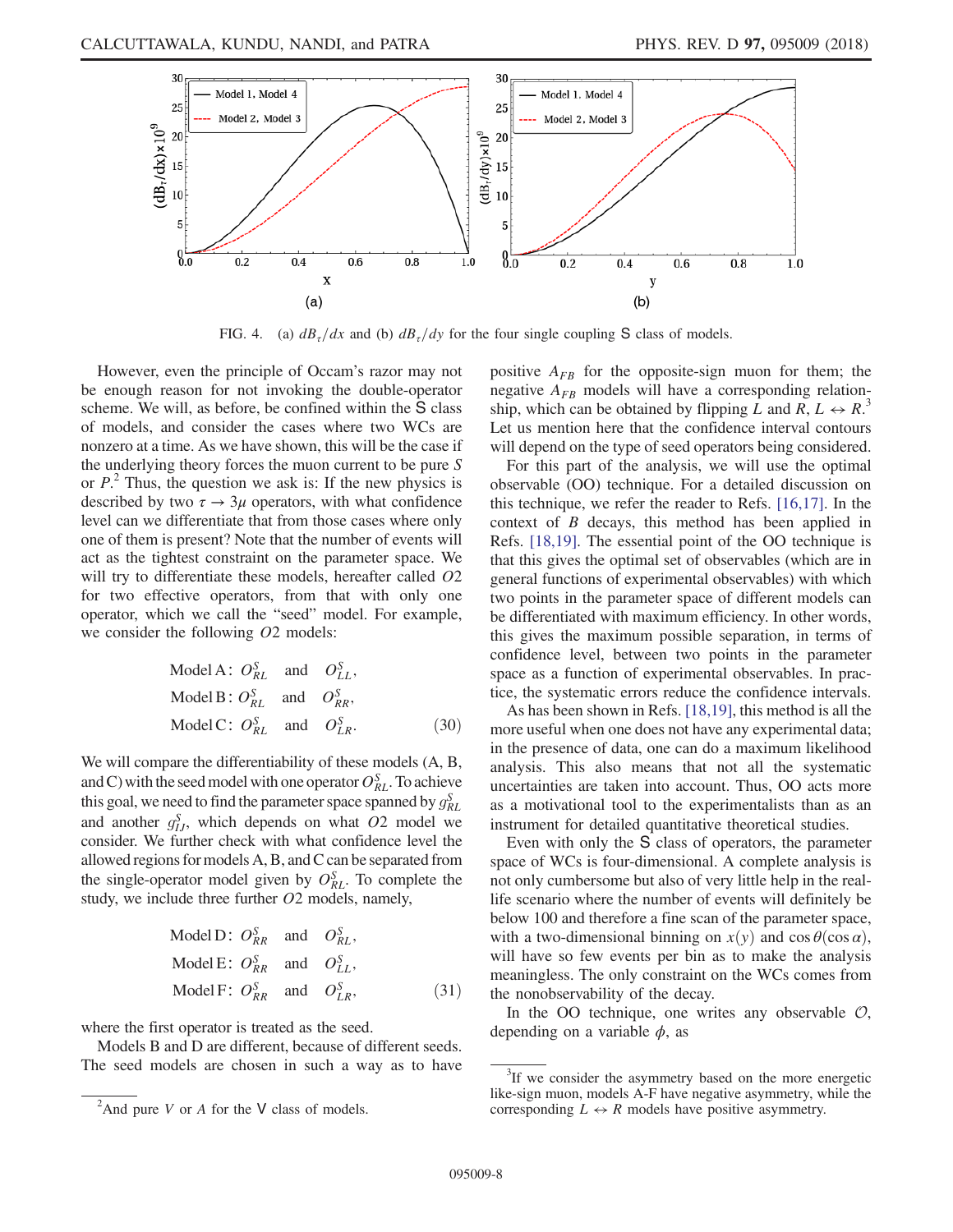$$
\mathcal{O}(\phi) = \sum_{i} C_{i} f_{i}(\phi), \qquad (32)
$$

which can be generalized to a set of variables denoted by  $\phi$ . Here, all the  $f_i$ s are independent, and  $C_i$ s are some constants. The major goal of this technique is to extract  $C_i$ s. In our case,  $C_i$ s will be functions of  $g_i$ s and  $g'_i$ s defined earlier. Our analysis can be done by defining a quantity analogous to  $\chi^2$ , such as

$$
\chi^2 = \sum_{i,j} (C_i - C_i^0) V_{ij}^{-1} (C_j - C_j^0). \tag{33}
$$

The  $C_i^0$ s are called the seed values, which can be considered as model inputs. The covariance matrix  $V_{ij}$ s are defined as

$$
V_{ij} = \langle \Delta C_i \Delta C_j \rangle = \frac{(M^{-1})_{ij} \sigma_T}{N},
$$
  
with 
$$
M_{ij} = \int \frac{f_i(\phi) f_j(\phi)}{O(\phi)} d\phi.
$$
 (34)

In the above expression of  $V_{ij}$ ,  $\sigma_T = \int O(\phi) d\phi$  and  $N = \sigma_{\text{Prod}} \mathcal{L}_{\text{int}} \epsilon B_{\tau}$ , as defined earlier. For a specific model,  $\chi^2$  gives the confidence level separation between the seed value  $C_i^0$  (seed model) and the model under consideration, parametrized by  $C_i$ .

Looking at Eq. (33), it is clear that the shape of the fixed  $\chi^2$  hypersurface depends on  $V_{ij}^{-1}$ , and the centroid of that (where  $\chi^2 = \chi^2_{\text{min}} = 0$ ) changes with the seed values. These fixed  $\chi^2$  surfaces are what determines the separation between models essentially. Thus separation between any two models 1 and 2, with seed at 1, will in general be not equal to the separation when the seed is at 2. This is the reason for treating Models B and D separately in Eqs. (30) and (31).

In the case of single operator model, the seed values of the WCs corresponding to the 50 events are obtained as

$$
|g_{RL}^S|^2 = 0.44 \, (A, B, C), \qquad |g_{RR}^S|^2 = 0.22 \, (D, E, F). \tag{35}
$$

For the negative  $A_{FB}$  models, one may take  $|g_{LR}^S|^2 = 0.44$ and  $|g_{LL}^S|^2 = 0.22$ . Our additional inputs are

$$
m_{\tau} = 1.78 \text{ GeV}, \qquad T_{\tau} = 290.3 \text{ fs}, \qquad \Lambda = 5 \text{ TeV}. \tag{36}
$$

We show our results for the S class of models; V class of models will show identical results. The observables that we use are  $A'_{FB}(x)$ ,  $A'_{FB}(y)$  (both defined in the previous section), as well as  $dB_\tau/dx$  and  $dB_\tau/dy$ , the expressions for which can be obtained from Eqs. (5) and (13):

$$
\frac{dB_{\tau}}{dx} = \frac{m_{\tau}^{5}T_{\tau}}{128 \times 24\pi^{3}\Lambda^{4}} (3x^{2}g_{1} - x^{3}g_{2}),
$$
\n
$$
\frac{dB_{\tau}}{dy} = \frac{m_{\tau}^{5}T_{\tau}}{128 \times 48\pi^{3}\Lambda^{4}} (3y^{2}g_{1}' - 2y^{3}g_{2}').
$$
\n(37)

From Eq. (11), one can write

$$
A'_{FB}(x) = \frac{1}{B_{\tau}} \times T_{\tau} \frac{m_{\tau}^5}{128 \times 48\pi^3 \Lambda^4} (x^2 g_3 - x^3 g_4). \tag{38}
$$

For 50 events,  $B_{\tau} = 1.43 \times 10^{-8}$ . Similarly,

$$
\mathcal{A}'_{FB}(y) = \frac{1}{B_{\tau}} \times T_{\tau} \frac{m_{\tau}^5}{128 \times 96\pi^3 \Lambda^4} (y^2 g_3' - 2y^3 g_4').
$$
 (39)

Before we show our results for all the 6 models, let us mention a few important points here.

- (1) The determination of  $\chi^2$  involves an integration over the variable  $\phi$  of Eq. (32). If over the region of integration the observable for the seed model becomes zero for any value of  $\phi$ , the integration diverges. Thus, one has to cut off such badly behaving regions. For example, if the observable for the seed model becomes zero at the end points, say  $a$  and  $b$ , one has to perform the integral between  $a + \epsilon$  and  $b - \epsilon$ , where  $\epsilon$  is taken to be so small as not to affect the observable (like, say, the number of events). More concrete examples are given below.
- (2) One may ask why we do not use a two-variable analysis and use the double differential cross section as the observable. This would have certainly been useful, and more powerful as an analytical tool, if we could manage a large number of events so that even the two-dimensional bins have enough number of events. With a small number of events, such an analysis would not give much useful information.

All our observables depend on only two functions,  $f_1$ and  $f_2$ , with the argument being x for the opposite-sign muon and y for the like-sign more energetic muon. Depending on the observables, the combinations  $C_1$  and  $C_2$  are as follows.

# A. Observable:  $A'_{FB}(x)$

We show the coefficients  $C_1$  and  $C_2$  in Table I, and Fig. 5 displays our results for Models A-F. As the plots are not self-explanatory, let us clearly specify what they mean. The diagonal band with negative slope, in each of the plots,

TABLE I.  $C_1$  and  $C_2$  for different models. The observable is  $A'_{FB}(x)$ .

|   |    | Second<br>Model Seed operator | $C_1$                           | $\mathcal{C}_{2}$                                               |
|---|----|-------------------------------|---------------------------------|-----------------------------------------------------------------|
| A | RL | LL                            | $3 g_{RL}^S ^2+ g_{LL}^S ^2$    | $3 g_{RL}^S ^2 + 2 g_{LL}^S ^2$                                 |
| B | RL | RR                            | $3 g_{RL}^S ^2 -  g_{RR}^S ^2$  | $3 g_{RL}^S ^2 - 2 g_{RR}^S ^2$                                 |
| C | RL | LR.                           | $3 g_{RL}^S ^2 - 3 g_{LR}^S ^2$ | $3 g_{RL}^S ^2 - 3 g_{LR}^S ^2$                                 |
| D | RR | RL                            |                                 | $- g_{RR}^S ^2 + 3 g_{RL}^S ^2 - 2 g_{RR}^S ^2 + 3 g_{RL}^S ^2$ |
| E | RR | LL                            |                                 | $- g_{RR}^S ^2+ g_{LL}^S ^2$ $-2 g_{RR}^S ^2+2 g_{LL}^S ^2$     |
| F | RR | LR.                           |                                 | $- g_{RR}^S ^2 - 3 g_{LR}^S ^2 - 2 g_{RR}^S ^2 - 3 g_{LR}^S ^2$ |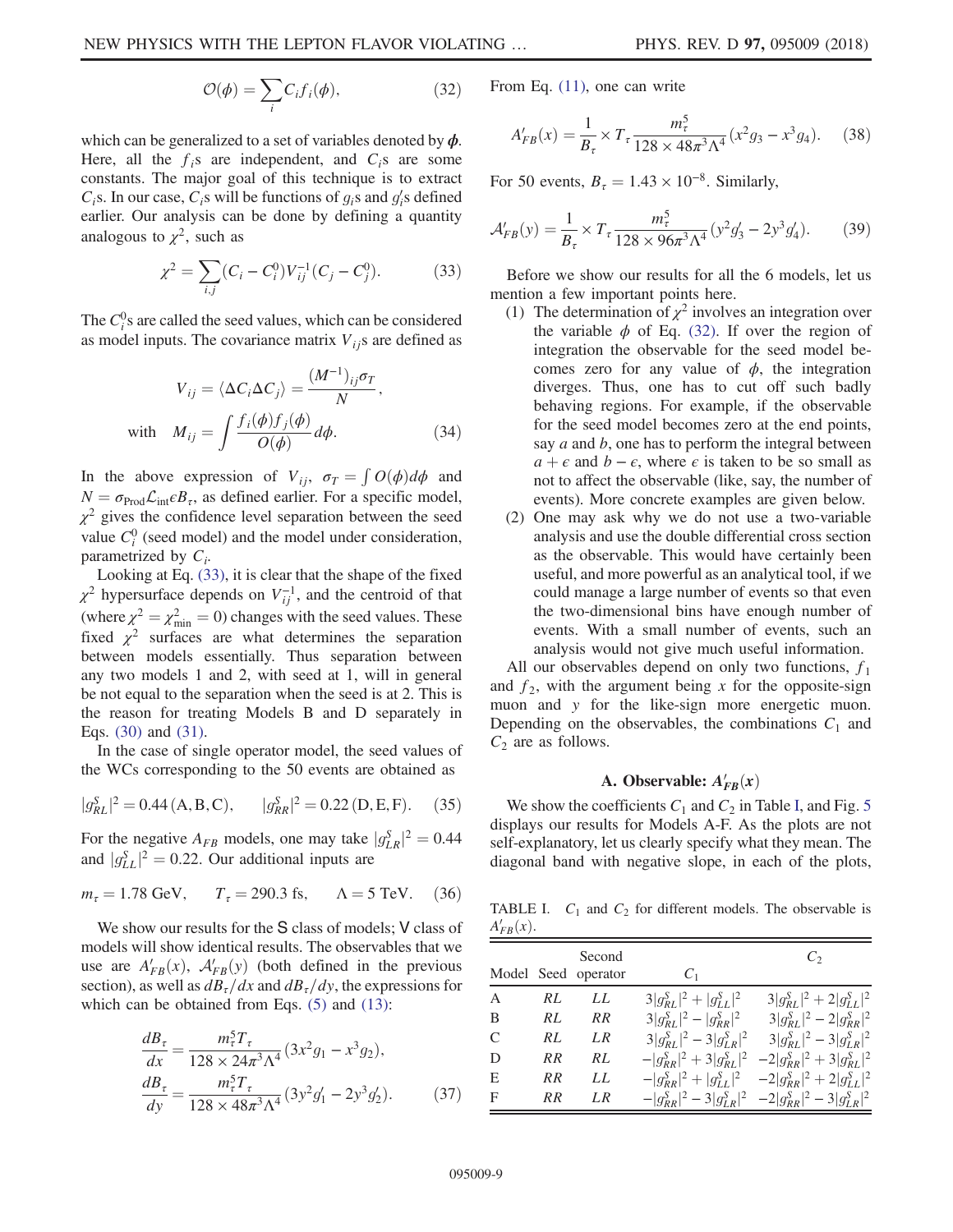

FIG. 5. The differentiability of the models A-F, shown in (a)-(f) respectively, from the "seed" model, with  $A'_{FB}(x)$  as the observable.

represents the allowed region in the parameter space of the various O2 models. Only the two relevant WCs are taken to be nonzero, keeping the others fixed at zero. Once the experimentalists obtain a certain number of events, this will specify a line in the two-dimensional parameter space over which the allowed models, each of them specified by some WCs, may lie. The exact position of the line will depend on what model one chooses, but the analysis must take into account the constraint imposed by this line. $4$  The uncertainties in the data will broaden the line to a band, whose width will ultimately depend on the number of events as well as the detector parameters. As a very rough guess, we take  $\sqrt{N}$  to be the width for the line with N events. The plots are drawn for  $N = 50$ ; thus, the band includes all the points for which the number of events lie approximately between 43 and 57. The separation contours are drawn on these bands only. We expect the bands to be narrower in actual experiments.

Let us consider Fig. 5(a). This takes  $|g_{RL}^S|^2 = 0.435$  as the seed value. The plot tells us that this one coupling

model can be differentiated from the one with  $|g_{RL}^S|^2 = 0.2$ and  $|g_{LL}^S|^2 = 0.1$  at more than  $3\sigma$  if we have approximately 50 events and use  $A'_{FB}(x)$  as our observable. Similarly, the model with  $|g_{RL}^S|^2 = 0.35$  and  $|g_{LL}^S|^2 = 0.05$  can be separated from the above mentioned seed model by less than  $2\sigma$ . The actual numbers should be even worse as the systematic uncertainties will also creep in. Similar conclusions hold for Models B, C, D, E, and F, for which the results are shown from Figs.  $5(b)$ –(f), respectively. As we mentioned before, contours for Models B and D are not the same, although they involve the same set of operators. This is because the seed is different, which ultimately controls the correlation matrix.

For models D-F, the seed model has a zero crossing for  $A'_{FB}(x)$  at  $x = \frac{1}{2}$ . Unlike in the case of the differential decay distribution and observables proportional to it, the integrated observable in this case may become negative in different parts of the parameter space. This makes the covariance matrix  $V_{ij}$  not positive definite. We note here that for our purpose, i.e., to construct  $\chi^2$ , the integrated observables serve only as the normalization of  $V_{ij}^{-1} (= M_{ij}).$ We have taken the modulus of the integrand for each value of  $x(y)$  for this reason. This, while keeping the nature of the

<sup>&</sup>lt;sup>4</sup>That is why even for a two-parameter model the degree of freedom is only 1.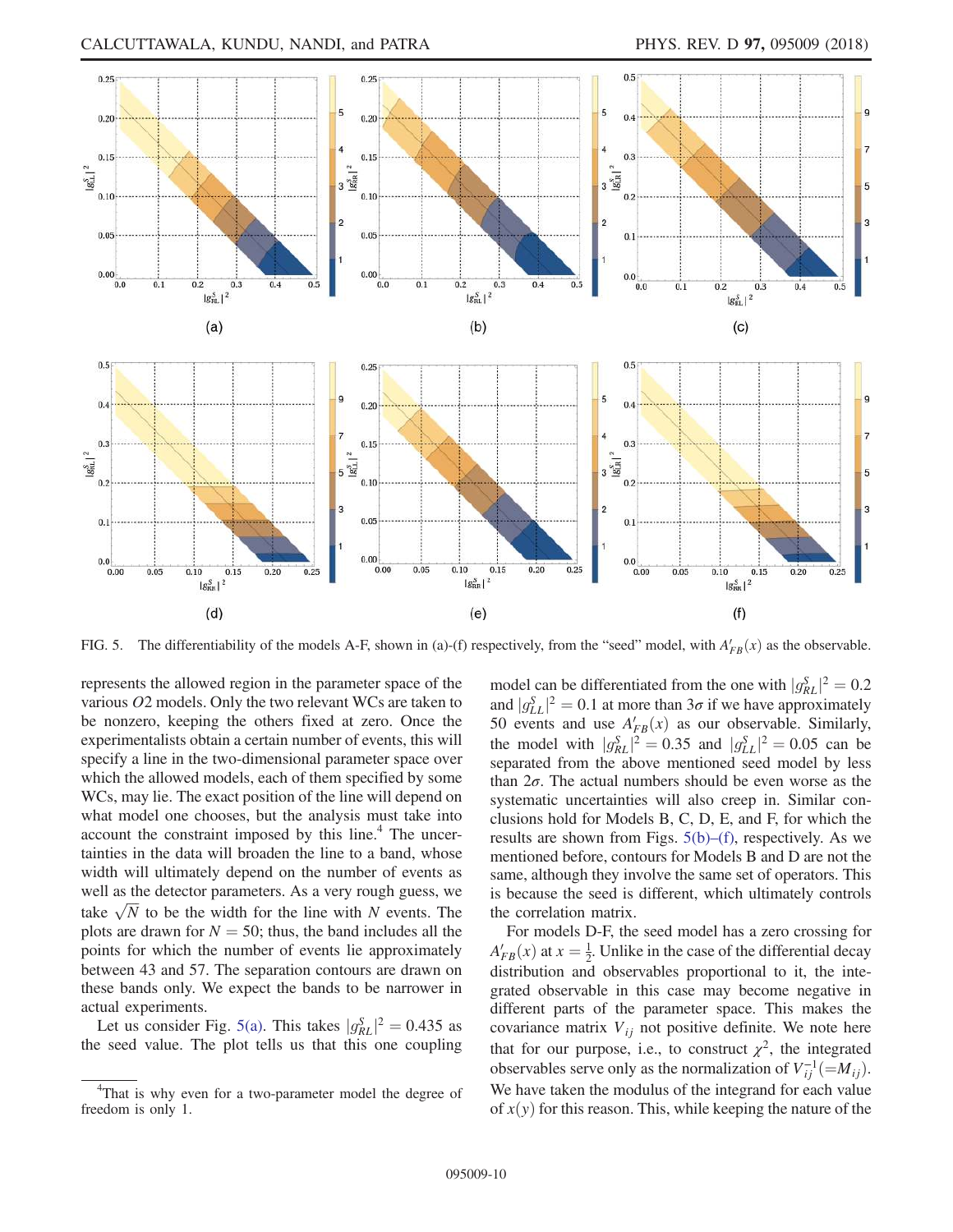

FIG. 6. Comparison of  $A'_{FB}(x)$  for the O2 Models A-F with the respective seed model. The relevant WCs are taken from Fig. 5.

error ellipsoids intact, will always keep the covariance matrix positive definite. On the flip-side, this makes the integral diverge at the zero crossing point. Thus, to evaluate the correlation matrix  $V_{ij}^{-1}$  and to cancel this divergence, one has to remove the tiny patch  $0.495 < x < 0.505$  from integration. This has only a negligible effect on the number of events, but keeps the necessary integrations convergent.

In Fig. 6, we show, as an illustration, the behavior of  $A'_{FB}(x)$  for Models A-C vis-a-vis the seed Model 1 and Models D-F with seed Model 2, for which the differentiability is at the  $3\sigma$  level. The corresponding WCs, extracted from Fig. 5, are displayed in Table II. We note that Models A-C can be differentiated from the seed Model 1 with only  $|g_{RL}|^2$  for all values of x. On the other hand, Models D and F can be differentiated from seed Model 2 with only  $|g_{RR}^S|^2$  (Model 3) only for medium values of x, and zero-crossing of  $A'_{FB}(x)$  plays a crucial role.

# **B.** Observable:  $\mathcal{A}'_{FB}(y)$

In an analogous way, one can use the more energetic of the like-sign muons, and the corresponding asymmetry  $\mathcal{A}_{FB}^{\prime}(y)$ . The coefficients  $C_1$  and  $C_2$ , from Eqs. (13) and (14), are shown in Table III.

In Fig. 8, we show the distribution of  $\mathcal{A}_{FB}'(y)$  for Models A-F, comparing A-C with Model 1 as seed and D-F with

TABLE II. The WCs, as obtained from Fig. 5, for which Models A-F are separable from the respective seed models at  $3\sigma$ level. The integrated asymmetries are also shown.

| Model   | $ g_{RI}^S ^2$ | $ g_{LL}^S ^2$ | $ g_{RR}^S ^2$ | $ g_{LR}^S ^2$ | $A_{FB}$ (int.) |
|---------|----------------|----------------|----------------|----------------|-----------------|
| 1(Seed) | 0.435          | .              | .              | .              | 0.5             |
| A       | 0.265          | 0.085          | .              | .              | 0.239           |
| B       | 0.186          | $\ddotsc$      | 0.125          | .              | 0.309           |
| C       | 0.305          | .              | $\cdots$       | 0.131          | 0.2             |
| 3(Seed) | $\cdots$       | .              | 0.218          | .              | 0.167           |
| D       | 0.063          | .              | 0.186          | .              | 0.215           |
| E       | $\cdots$       | 0.110          | 0.108          | .              | $-0.001$        |
| F       | $\cdots$       | .              | 0.188          | 0.061          | 0.073           |

Model 3 as seed respectively. The corresponding WCs are given in Table IV. While a  $3\sigma$  separation between the models is possible, one notes that the differentiation works best in the middle-y region, rather than at the endpoints.

## C. Observable:  $dB_{\tau}/dx$  and  $dB_{\tau}/dy$

Study of the differential BRs is instructive. First, let us refer the reader to Tables V and VI respectively for the coefficients  $C_1$  and  $C_2$  in all the models considered. For both  $dB_z/dx$  and  $dB_z/dy$ , this shows immediately that Models A and B must yield identical distributions; same is true for the pair D and F. This is because the BR does not

TABLE III.  $C_1$  and  $C_2$  for different models, with  $\mathcal{A}_{FB}'(y)$  as the observable.

|                |           | Second<br>Model Seed operator | $C_1$                                                             | $C_2$                          |
|----------------|-----------|-------------------------------|-------------------------------------------------------------------|--------------------------------|
| $\overline{A}$ | RL        | LL                            | $ g_{RL}^S ^2 + 7 g_{LL}^S ^2$                                    | $ g_{RL}^S ^2 + 4 g_{LL}^S ^2$ |
| B              | RL        | RR                            | $ g_{RL}^S ^2 - 7 g_{RR}^S ^2$                                    | $ g_{RI}^S ^2 - 4 g_{RR}^S ^2$ |
| C              | RL        | LR.                           | $ g_{RI}^S ^2 -  g_{IR}^S ^2$                                     | $ g_{RI}^S ^2 -  g_{LR}^S ^2$  |
| D              | <b>RR</b> | RL                            | $-7 g_{RR}^S ^2+ g_{RL}^S ^2$                                     | $-4 g_{RR}^S ^2+ g_{RL}^S ^2$  |
| E              | <b>RR</b> | LL                            | $-7 g_{RR}^S ^2 + 7 g_{LL}^S ^2$ $-4 g_{RR}^S ^2 + 4 g_{LL}^S ^2$ |                                |
| $\mathbf F$    | RR        | LR.                           | $-7 g_{RR}^S ^2 -  g_{LR}^S ^2$ $-4 g_{RR}^S ^2 -  g_{LR}^S ^2$   |                                |

TABLE IV. The WCs, as obtained from Fig. 7, for which Models A-F are separable from the respective seed models at  $3\sigma$ level. The integrated asymmetries are also shown.

| Model   | $ g_{RL}^S ^2$ | $ g_{LL}^S ^2$ | $ g_{RR}^S ^2$ | $ g_{LR}^S ^2$ | $A_{FB}$ (int) |
|---------|----------------|----------------|----------------|----------------|----------------|
| 1(Seed) | 0.435          | .              | .              | .              | $-0.167$       |
| A       | 0.314          | 0.061          |                | .              | $-0.074$       |
| B       | 0.313          |                | 0.061          | .              | $-0.167$       |
| C       | 0.216          | .              | .              | 0.219          | 0.001          |
| 3(Seed) | .              | .              | 0.218          | .              | $-0.167$       |
| D       | 0.187          | .              | 0.124          | .              | $-0.167$       |
| Е       | .              | 0.099          | 0.119          | .              | $-0.016$       |
| F       | .              |                | 0.121          | 0.194          | $-0.018$       |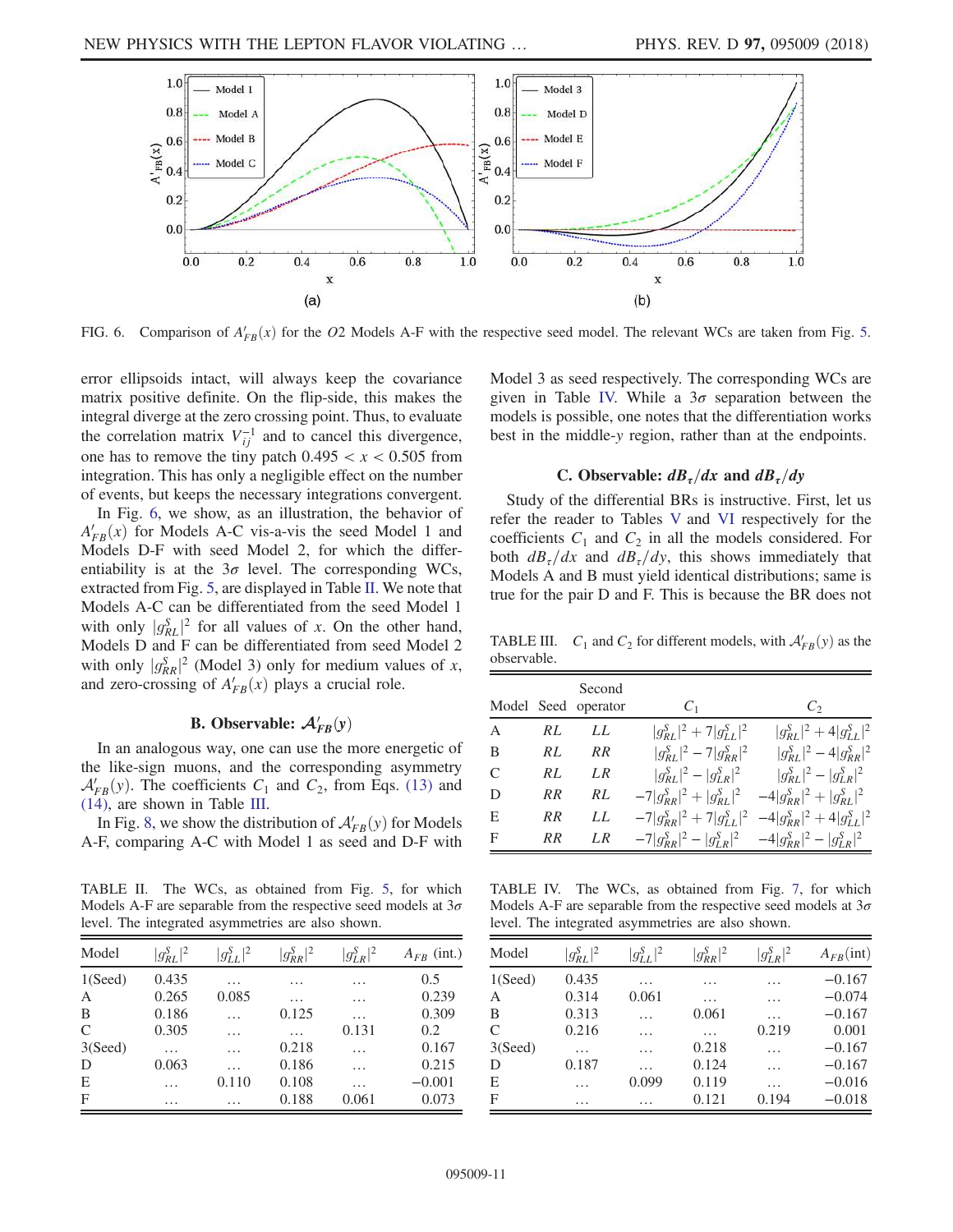

FIG. 7. The differentiability of the models A-F, shown in (a)-(f) respectively, from the seed model, with  $\mathcal{A}'_{FB}(y)$  as the observable.



FIG. 8. Comparison of the distributions of the asymmetry  $A'_{FB}(y)$  for the models A-F from the respective seed model. Here the relevant WCs are taken from the plots in Fig. 7.

depend on the change  $R \leftrightarrow L$ . Models C and E are very poorly differentiable from their respective seeds (at less than  $1\sigma$ ) and so we do not discuss them any further, neither do we show the corresponding separation plots.

Even though the pattern seems similar, there is an important difference. With  $dB<sub>\tau</sub>/dx$  as the observable, we can separate Models  $A(B)$  or  $D(F)$  from the corresponding seed models at  $3\sigma$  or more, depending on the respective WCs. This can be seen from Fig. 9, as well as Table VII. With  $dB_{\tau}/dy$  as the observable, there is no available parameter space with 50 events where any model can be separated at more than  $2\sigma$  from the seed models. This is why we do not show the corresponding plots for  $dB_z/dy$ . Thus, as far as the measurement of the number of events in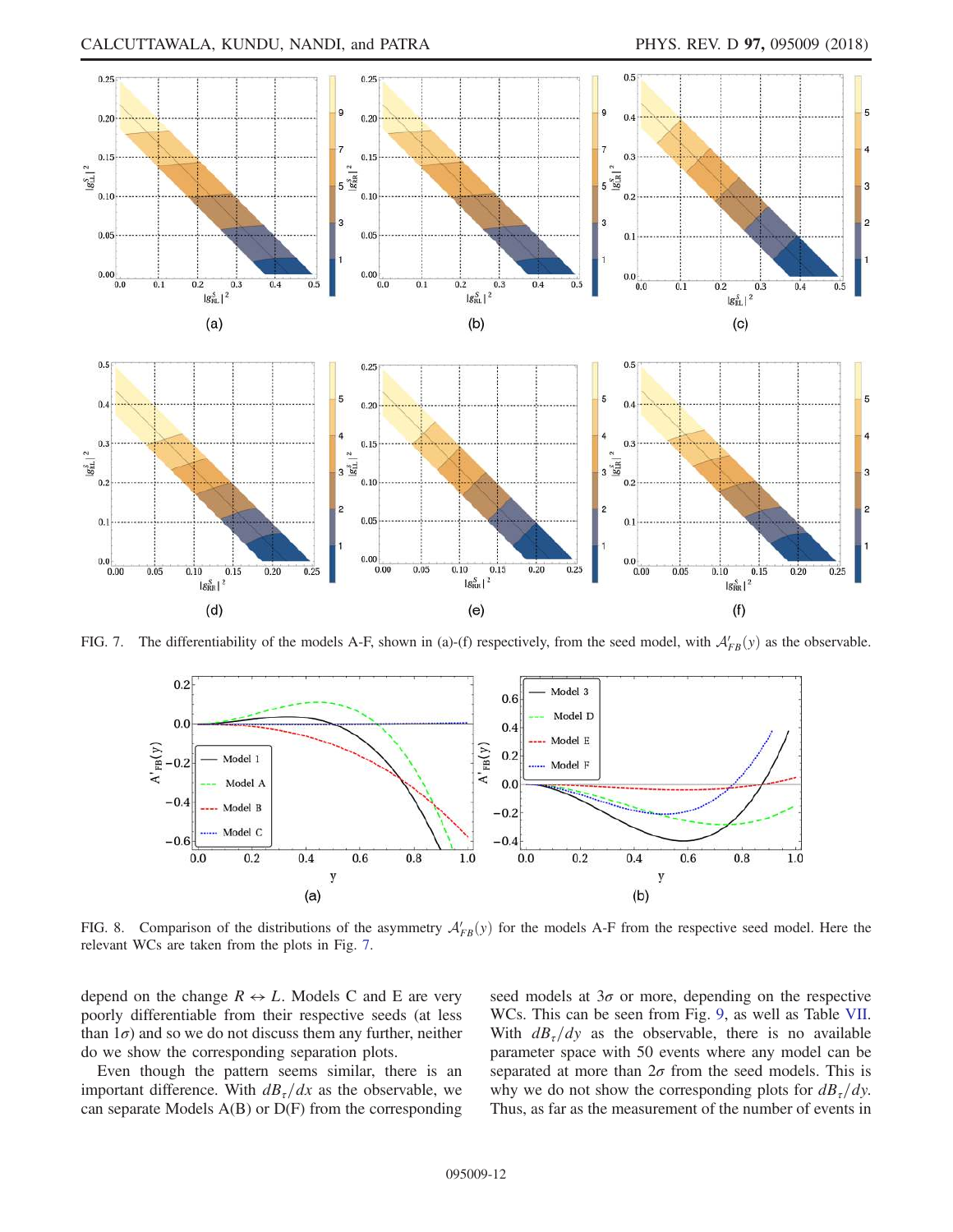TABLE V.  $C_1$  and  $C_2$  for different models. The observable is  $dB_{\tau}/dx$ .

| Model          | Seed      | Second<br>operator | $C_{1}$                       | $C_2$                           |
|----------------|-----------|--------------------|-------------------------------|---------------------------------|
| $\overline{A}$ | RL        | LL                 | $ g_{RL}^S ^2 +  g_{LL}^S ^2$ | $3 g_{RL}^S ^2 + 2 g_{LL}^S ^2$ |
| B              | RL        | <b>RR</b>          | $ g_{RI}^S ^2 +  g_{RR}^S ^2$ | $3 g_{RL}^S ^2 + 2 g_{RR}^S ^2$ |
| $\mathcal{C}$  | RL        | LR.                | $ g_{RL}^S ^2 +  g_{LR}^S ^2$ | $3 g_{RI}^S ^2 + 3 g_{IR}^S ^2$ |
| D              | <b>RR</b> | RL                 | $ g_{RR}^S ^2 +  g_{RL}^S ^2$ | $2 g_{RR}^S ^2 + 3 g_{RL}^S ^2$ |
| E              | <b>RR</b> | LL                 | $ g_{RR}^S ^2 +  g_{LL}^S ^2$ | $2 g_{RR}^S ^2 + 2 g_{LL}^S ^2$ |
| F              | RR        | LR.                | $ g_{RR}^S ^2 +  g_{LR}^S ^2$ | $2 g_{RR}^S ^2 + 3 g_{LR}^S ^2$ |

TABLE VI.  $C_1$  and  $C_2$  for different models. The observable is  $dB_{\tau}/dy$ .

| Model          | Seed      | Second<br>operator | $C_{1}$                         | $C_2$                          |
|----------------|-----------|--------------------|---------------------------------|--------------------------------|
| $\overline{A}$ | RL        | LL                 | $ g_{RI}^S ^2 + 3 g_{II}^S ^2$  | $ g_{RL}^S ^2 + 4 g_{LL}^S ^2$ |
| B              | RL        | RR                 | $ g_{RL}^S ^2 + 3 g_{RR}^S ^2$  | $ g_{RI}^S ^2 + 4 g_{RR}^S ^2$ |
| $\mathcal{C}$  | RL        | L <sub>R</sub>     | $ g_{RL}^S ^2 +  g_{LR}^S ^2$   | $ g_{RI}^S ^2 +  g_{LR}^S ^2$  |
| D              | RR        | RL                 | $3 g_{RR}^S ^2+ g_{RL}^S ^2$    | $4 g_{RR}^S ^2+ g_{RL}^S ^2$   |
| E              | <b>RR</b> | LL                 | $3 g_{RR}^S ^2 + 3 g_{LL}^S ^2$ | $4 g_{RR}^S ^2+4 g_{LL}^S ^2$  |
| F              | RR        | LR.                | $3 g_{RR}^S ^2+ g_{LR}^S ^2$    | $4 g_{RR}^S ^2+ g_{LR}^S ^2$   |

different energy bins goes, it is preferable to detect the unlike-sign muon, than one of the like-sign muons.

As the V class of models show an identical behavior, we conclude that based on only the data and without any a priori knowledge of the WCs, it is impossible to differentiate between the classes, but within a particular class, it is possible to differentiate among the various Lorentz structures of the effective operators. With enough events, one should be able to differentiate single-operator models from the double-operator models, like those with pure S or  $V(O_9)$ , or with pure P or A  $(O_{10})$  muon current. If we have approximately 50 events,  $A'_{FB}(x)$  may help us differentiate

TABLE VII. The representative values of the WCs, obtained from Fig. 9, for which Models A and D can be differentiated from the respective seed models at  $3\sigma$  level.

| Model   | $ g_{RL}^S ^2$ | $ g_{LL}^S ^2$ | $ g_{RR}^S ^2$ | $g_{LR}^S$ |
|---------|----------------|----------------|----------------|------------|
| 1(Seed) | 0.435          | $\cdots$       | $\cdots$       | .          |
| A       | 0.202          | 0.117          | $\cdots$       | .          |
| 3(Seed) | $\cdots$       | $\cdots$       | 0.218          | .          |
| D       | 0.372          | $\cdots$       | 0.032          | .          |

 $O_{9L}$  or  $O_{10L}$  models from RL by about 5 $\sigma$ , and  $O_{9R}$  and  $O_{10R}$  models from RR by about 7 $\sigma$ . With  $dB_{\tau}/dx$ , the former set is differentiable at about  $3\sigma$ , while the latter is at less than  $2\sigma$ . (The  $9(10)L(R)$  models are specified by equal magnitudes of the two WCs.) As  $C_1$  and  $C_2$  involve  $|g_{IJ}|^2$ , and hence it is insensitive to the sign or phase of the WCs.

In general, LFV models can also involve electrons in the final state, from operators leading to  $\tau^- \to e^-e^+e^-$  or  $\tau^- \to e^- e^+ \mu^-$ . The BRs of these channels have bounds comparable to that of  $\tau \to 3\mu$ , so we may expect a similar number of events at Belle-II, and a similar analysis will work. However, detection of final state electrons in an  $e^-e^+$ machine will have lesser efficiency than that of final state muons.

#### VI. CONCLUSION

In this paper, we focus on the LFV decay  $\tau \to 3\mu$ . This is of crucial importance in the light of semileptonic B-decay anomalies, which hint at some new physics involving second and third generation leptons, probably a mixing among the charged leptons. The present limit on this mode translates to  $\sim$ 70 events at the most at Belle-II with 50 ab<sup>-1</sup> integrated luminosity. While even a single event will unequivocally indicate new physics, we try to answer a more ambitious question: is it possible to say anything about the underlying operators from the observables? Needless to say, the answer will be vital for model builders.



FIG. 9. The differentiability of the Models A and D, shown in (a) and (b) respectively, from the seed model, with  $dB<sub>r</sub>/dx$  as the observable. Model B is identical with Model A, and Model F is identical with Model D.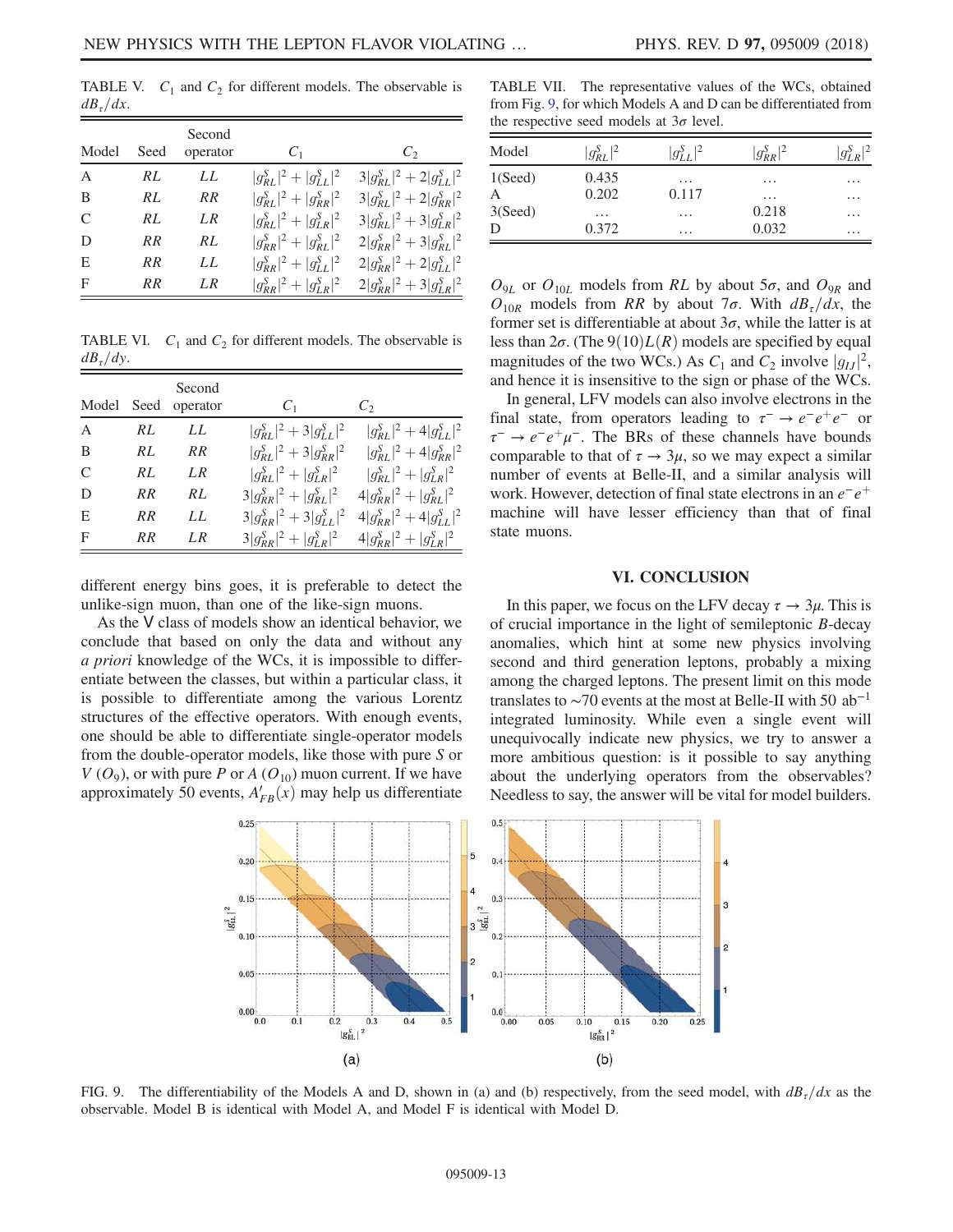The answer to this question would have been much easier if final state muon polariZations could have been measured. As far as the present technologies go, this is not easily attainable. However, as we show, one can form other observables, which are relatively clean and at the same time can yield significant information. One of the observables is the asymmetry of either the unlike-sign muon, or the likesign more energetic muon, which is to be measured with respect to the initial  $\tau$ -polarization direction. If one can measure the asymmetries, even with the associated error margins, in different energy bins, this can differentiate between the different types of operators in a particular class (scalar, vector, or tensor).

Another important observable, as expected, is the number of events in different energy bins, either the unlike-sign or the like-sign muons. Just like the asymmetries, it can potentially differentiate among the different chiral structures of the operators, although to a lesser extent. Given the total number of events, one can also have an idea of the magnitude of the relevant WCs. We expect more events for V or T type operators, so their WCs,  $g_{IJ}^V$  or  $g_{IJ}^T$ , can be probed better.

It may so happen that there are more than one NP operators. A typical case is when the muon current is purely vector or axial-vector in nature. If we have enough number of events (∼50), we should be able to say whether there is only one underlying operator or two. Asymmetries are the better observables, but the distribution of the number of events can also help and act as complementary ones.

One must, however, remember that such an analysis involves the risk of underestimating the errors by neglecting the systematic uncertainties. Thus, this is to be seen more as a motivation to the experimentalists. Once the data is available, other powerful analysis methods, like the maximum likelihood, can be applied.

# ACKNOWLEDGMENTS

A. K. thanks the Science and Engineering Research Board (SERB), Government of India, for a research grant. S. K. P. is supported by the Grants No. IFA12-PH-34 and No. SERB/PHY/2016348 by Government of India.

- [1] A comprehensive list of all LFV processes and their limits in present and future experiments can be found in, e.g., M. Lindner, M. Platscher, and F. S. Queiroz, A call for new physics: The muon anomalous magnetic moment and lepton flavor violation, arXiv:1610.06587; J. Heeck, Interpretation of lepton flavor violation, Phys. Rev. D 95, 015022 (2017).
- [2] D. Choudhury, A. Kundu, R. Mandal, and R. Sinha, Minimal Unified Resolution to  $R_{K^{(*)}}$  and  $R(D^{(*)})$  Anomalies with Lepton Mixing, Phys. Rev. Lett. 119, 151801 (2017).
- [3] D. Choudhury, A. Kundu, R. Mandal, and R. Sinha,  $R_{K^{(*)}}$ and  $R(D^{(*)})$  anomalies resolved with lepton mixing, arXiv: 1712.01593.
- [4] S. L. Glashow, D. Guadagnoli, and K. Lane, Lepton Flavor Violation in B Decays?, Phys. Rev. Lett. 114, 091801 (2015).
- [5] V. Khachatryan et al. (CMS Collaboration), Search for lepton-flavour-violating decays of the Higgs boson, Phys. Lett. B **749**, 337 (2015).
- [6] D. Choudhury, A. Kundu, S. Nandi, and S. K. Patra, Unified resolution of the  $R(D)$  and  $R(D^*)$  anomalies and the lepton flavor violating decay  $h \to \mu \tau$ , Phys. Rev. D 95, 035021 (2017).
- [7] F. Feruglio, P. Paradisi, and A. Pattori, Revisiting Lepton Flavor Universality in B Decays, Phys. Rev. Lett. 118, 011801 (2017).
- [8] B. Bhattacharya, R. Morgan, J. Osborne, and A. A. Petrov, Studies of lepton flavor violation at the LHC, arXiv: 1802.06082.
- [9] A. G. Akeroyd, M. Aoki, and Y. Okada, Lepton flavour violating tau decays in the left-right symmetric model, Phys. Rev. D 76, 013004 (2007); A. Crivellin, S. Najjari, and J. Rosiek, Lepton flavor violation in the standard model with general dimension-six operators, J. High Energy Phys. 04 (2014) 167; S. M. Boucenna, J. W. F. Valle, and A. Vicente, Are the B decay anomalies related to neutrino oscillations?, Phys. Lett. B 750, 367 (2015).
- [10] A. Matsuzaki and A. I. Sanda, Analysis of lepton flavor violating  $\tau^{\pm} \rightarrow \mu^{\pm} \mu^{\mp}$  decays, Phys. Rev. D 77, 073003 (2008).
- [11] R. Brüser, T. Feldmann, B.O. Lange, T. Mannel, and S. Turczyk, Angular analysis of new physics operators in polarized  $\tau \to 3\ell$  decays, J. High Energy Phys. 10 (2015) 082.
- [12] A. Falkowski and K. Mimouni, Model independent constraints on four-lepton operators, J. High Energy Phys. 02 (2016) 086.
- [13] M. Giffels, J. Kallarackal, M. Kramer, B. O'Leary, and A. Stahl, The lepton-flavour violating decay  $\tau \rightarrow \mu \mu \bar{\mu}$  at the CERN LHC, Phys. Rev. D 77, 073010 (2008).
- [14] C. Hays, M. Mitra, M. Spannowsky, and P. Waite, Prospects for new physics in  $\tau \rightarrow l\mu\mu$  at current and future colliders, J. High Energy Phys. 05 (2017) 014.
- [15] K. Hayasaka et al., Search for lepton flavor violating  $\tau$ decays into three leptons with 719 million produced  $\tau^+\tau^$ pairs, Phys. Lett. B 687, 139 (2010).
- [16] J. F. Gunion, B. Grzadkowski, and X. G. He, Determining the Top-Antitop and Z Z Couplings of a Neutral Higgs Boson of Arbitrary CP Nature at the NLC, Phys. Rev. Lett. 77, 5172 (1996).